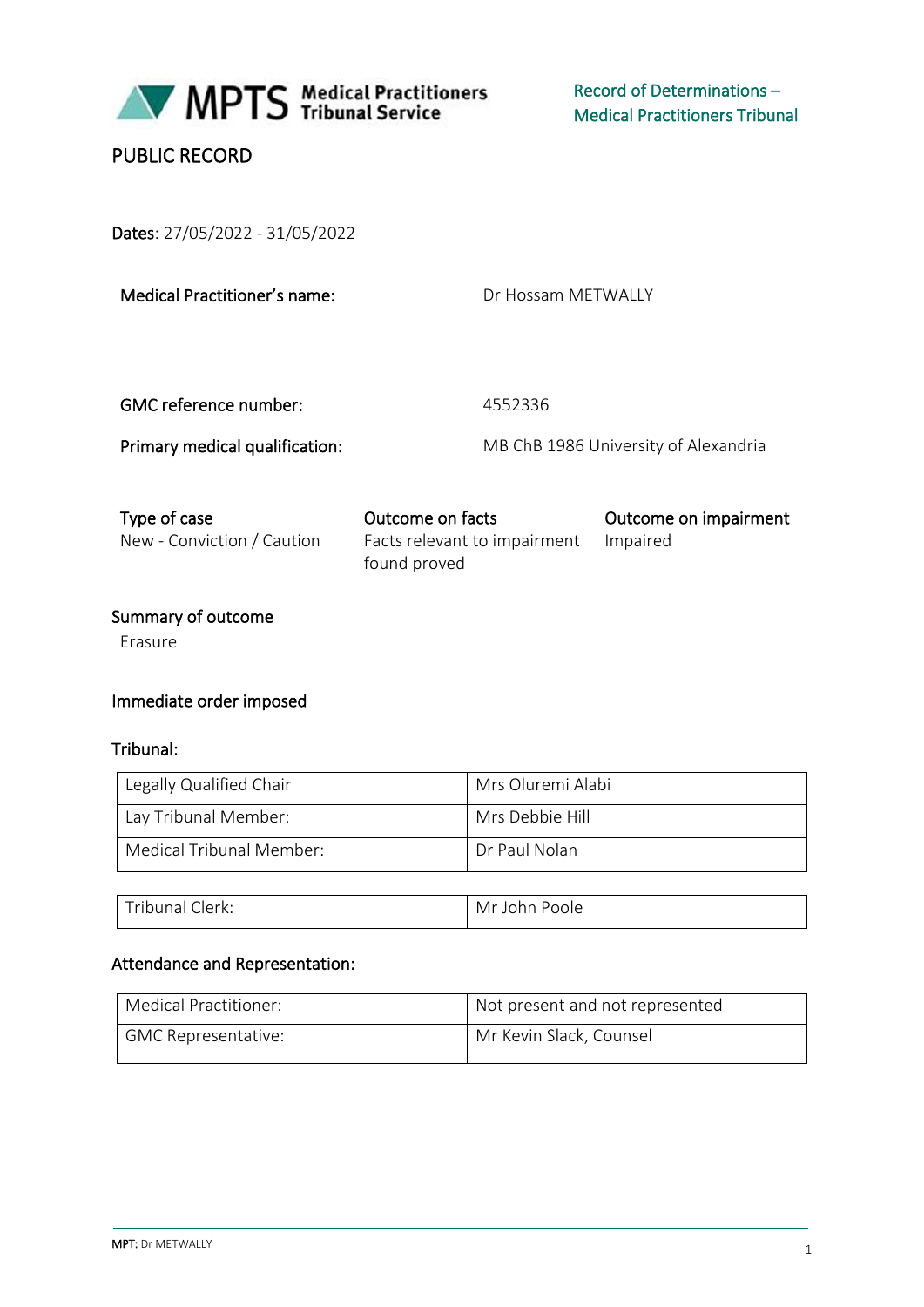### Attendance of Press / Public

In accordance with Rule 41 of the General Medical Council (Fitness to Practise) Rules 2004 the hearing was held in public.

### Overarching Objective

Throughout the decision making process the tribunal has borne in mind the statutory overarching objective as set out in s1 Medical Act 1983 (the 1983 Act) to protect, promote and maintain the health, safety and well-being of the public, to promote and maintain public confidence in the medical profession, and to promote and maintain proper professional standards and conduct for members of that profession.

#### Determination on Facts and Impairment - 30/05/2022

#### Background

1. Dr Metwally qualified in 1986 from Alexandria University, Egypt. He went on to specialise in anaesthesia and practiced for a while in Saudi Arabia before coming to the UK in 1999. At the time of the events that are the subject of this hearing, Dr Metwally was practising as a staff grade associate specialist in anaesthetics at the Diana Princess of Wales Hospital, Grimsby, and worked at a Private Pain Clinic in Grimsby.

2. The allegation that has led to Dr Metwally's hearing can be summarised as follows: it is alleged that, on 5 August 2021 at Sheffield Crown Court, Dr Metwally was found guilty after a full trial and was convicted of three counts of administering a poison or noxious substance with intent to endanger life/inflict grievous bodily harm, and of supplying controlled drugs of Class A, B and C, supplying a specified medicinal product in contravention of the Medicines Act 1968 and dishonestly making false representations. It was further alleged that, on 6 August 2021 at Sheffield Crown Court, Dr Metwally was convicted of two counts of recording a person doing a private act for the purpose of obtaining sexual gratification. On 20 September 2021, Dr Metwally was sentenced to 14 years and six months' imprisonment, ordered under Section 27 of the Misuse of Drugs Act 1971 to forfeit all the drugs and paraphernalia seized, ordered under S143 Powers of Criminal Courts (Sentencing) Act 2000 to forfeit all digital devices seized, and to sign the Sex Offenders Register for a period of seven years from the date of sentence.

#### The Outcome of Applications Made during the Facts Stage

3. The Tribunal determined that service of this hearing was effected in accordance with Rules 15 and 40 of the General Medical Council (Fitness to Practise Rules) 2004 as amended ('the Rules'). The Tribunal also rejected an application made on Dr Metwally's behalf, for the hearing to be adjourned in accordance with Rule 29 of the Rules. The Tribunal then determined to proceed in the absence of Dr Metwally in accordance with Rule 31. The Tribunal's determination in relation to these preliminary matters is contained in Annex A.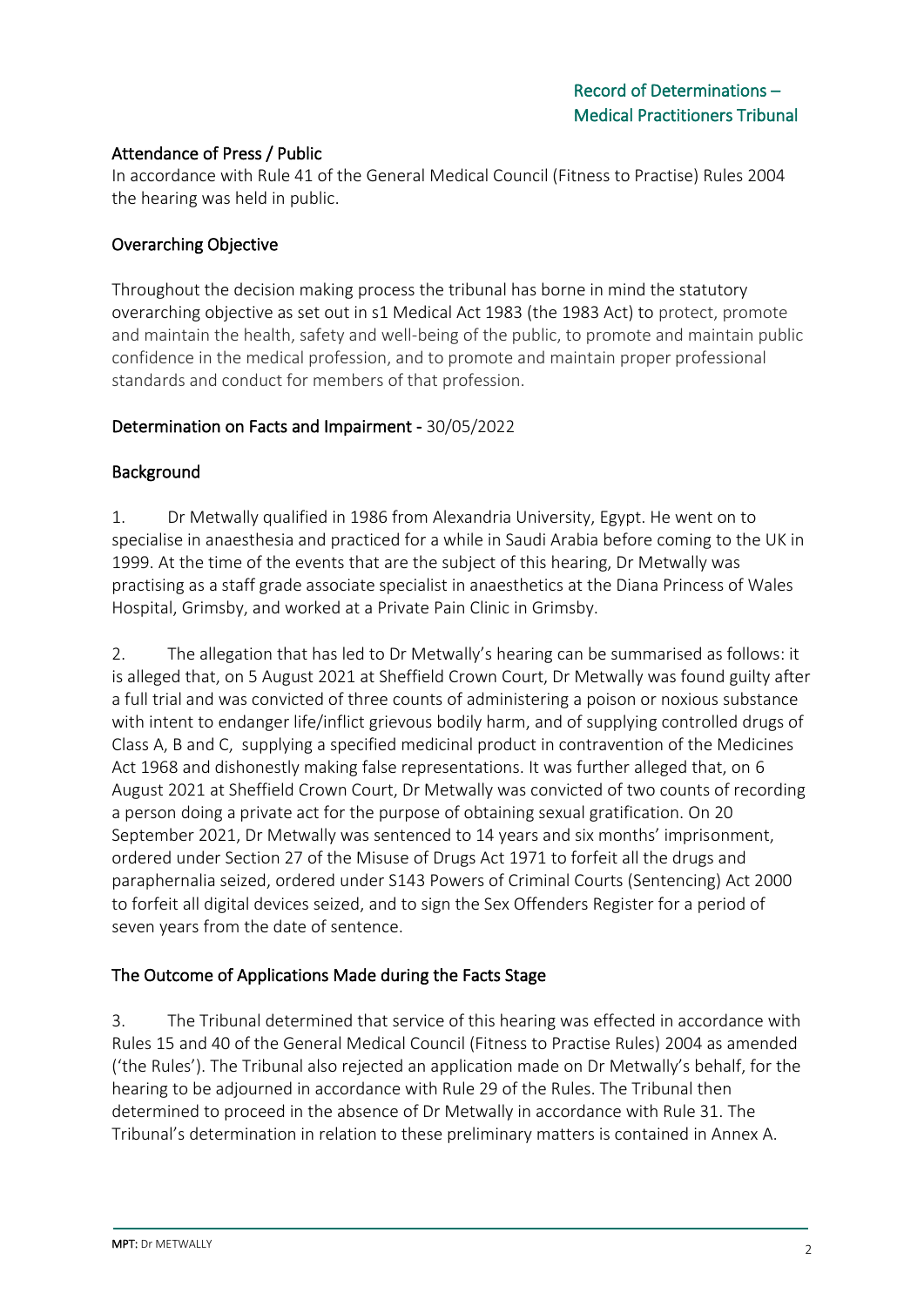#### The Allegation and the Doctor's Response

- 4. The Allegation made against Dr Metwally is as follows:
	- 1. On 5 August 2021 at Sheffield Crown Court, you were convicted of:
		- a three counts of administering poison with intent to endanger life/inflict grievous bodily harm; To be determined
		- b supplying a controlled drug of Class A; To be determined
		- c supplying a controlled drug of Class C; To be determined
		- d supplying a controlled drug of Class  $B -$  Ketamine; **To be determined**
		- e supply of a specified medicinal product other than in accordance with a prescription in contravention of the Medicines Act 1968; To be determined
		- f possession with intent to supply a controlled drug of Class A; To be determined
		- g dishonestly making false representation to make gain for self/another or cause loss to another/expose other to risk. To be determined
	- 2. On 6 August 2021 at Sheffield Crown Court, you were convicted of two counts of recording a person doing a private act. To be determined
	- 3. On 20 September 2021 you were sentenced to:
		- a 14 years six months' imprisonment; To be determined
		- b an order under Section 27 of the Misuse of Drugs Act 1971; To be determined
		- c an order under section 143 Powers of Criminal Courts (Sentencing) Act 2000 To be Determined
		- d sign the Sex Offenders Register for a period of seven years. To be determined

#### The Facts to be Determined

5. As Dr Metwally was not present at the hearing to make any admissions, the Tribunal had to determine the entirety of the Allegation without any further submissions from the doctor or his representative.

#### Documentary Evidence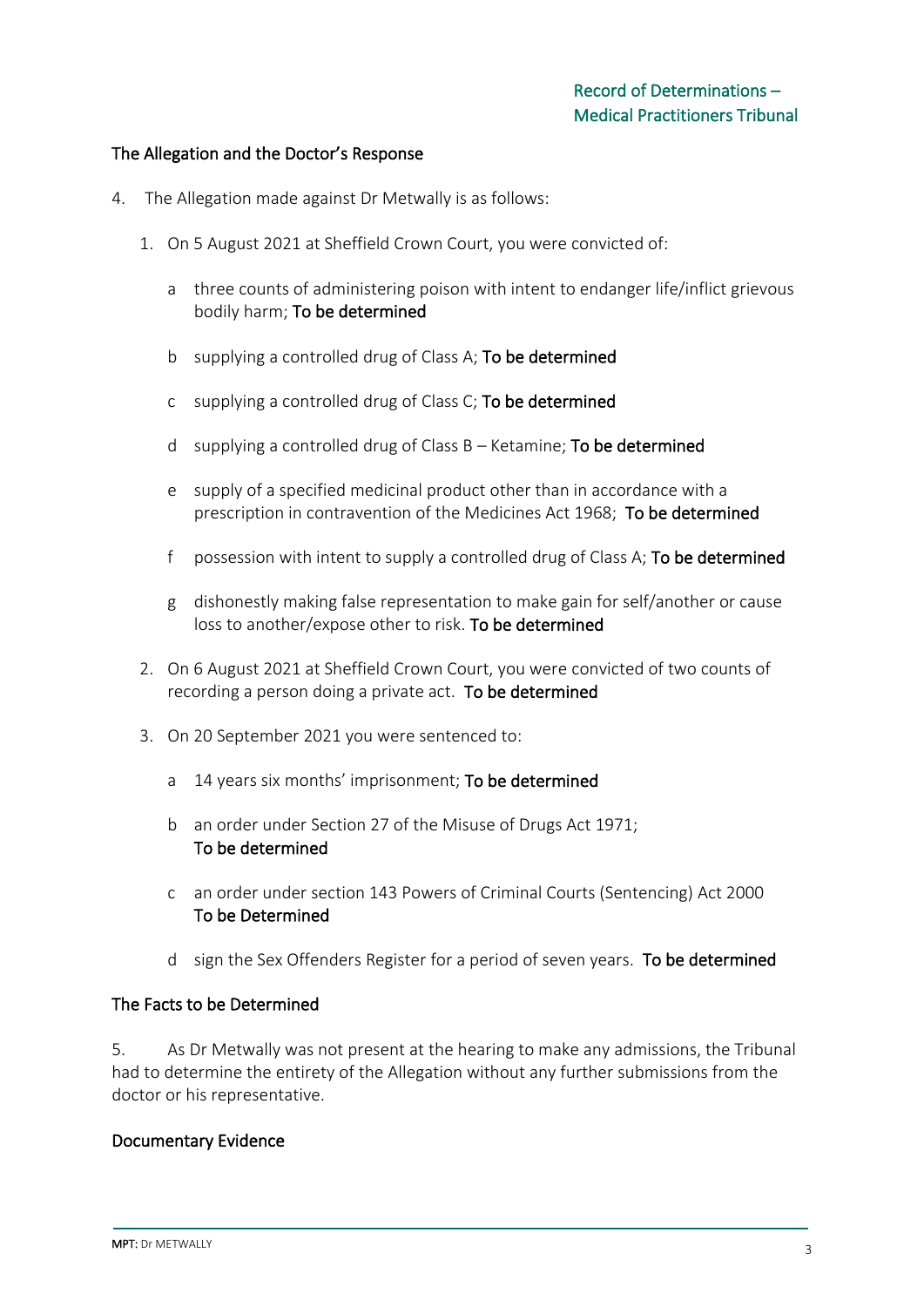6. The Tribunal had regard to the documentary evidence provided by the parties. This evidence included:

- MG5 police report regarding poisoning, 7 August 2019
- MG5 police report regarding poisoning, undated
- MG5 police report regarding fraud/voyeurism, 7 October 2020
- Indictment poisoning/fraud, undated
- Indictment voyeurism, undated
- Prosecution opening sentencing hearing, 20 September 2021
- Sentencing remarks, 20 September 2021
- Certificate of Conviction poisoning/fraud, 5 November 2021
- Certificate of Conviction, voyeurism, 5 November 2021

### The Tribunal's Approach

7. In reaching its decision on facts, the Tribunal has borne in mind that the burden of proof rests on the GMC and it is for the GMC to prove the allegations. Dr Metwally does not need to prove anything. The standard of proof is that applicable to civil proceedings, namely the balance of probabilities, i.e. whether it is more likely than not that the events occurred.

8. Given this case relates to a criminal conviction, the Tribunal was reminded of Rule 34(3) of the Rules, which sets out that:

'Production of a certificate purporting to be under the hand of a competent officer of a Court in the United Kingdom or overseas that a person has been convicted of a criminal offence … shall be conclusive evidence of the offence committed.'

### The Tribunal's Analysis of the Evidence and Findings

9. The Tribunal has considered each outstanding paragraph of the Allegation separately and has evaluated the evidence in order to make its findings on the facts.

### Paragraph 1a-g – Determined and found proved

10. The Tribunal considered whether, on 5 August 2021 at Sheffield Crown Court, Dr Metwally was convicted of the offences outlined at paragraphs 1a-g of the Allegation.

11. The Tribunal had regard to the Certificates of Conviction, dated 5 November 2021 and signed by an officer of the Court, which recorded that Dr Metwally was, on 5 August 2021, convicted of all the offences as outlined at paragraphs 1a-g of the Allegation.

12. The Tribunal, therefore, having had regard to the signed Certificates of Conviction and Rule 34(3) of the Rules, found at paragraphs 1a-g of the Allegation proved.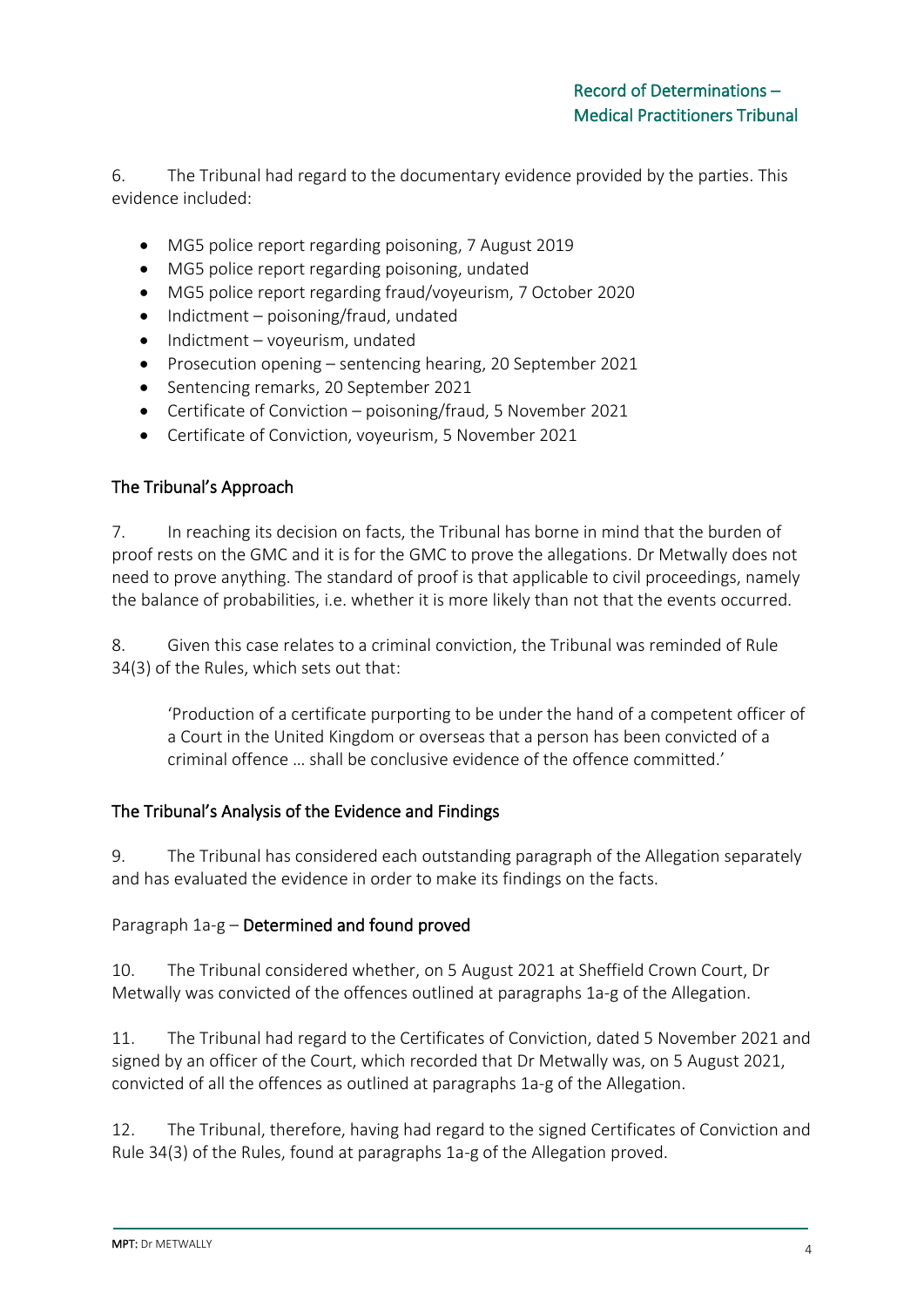#### Paragraph 2 – Determined and found proved

13. The Tribunal considered whether, on 6 August 2021 at Sheffield Crown Court, Dr Metwally was convicted of two counts of recording a person doing a private act.

14. The Tribunal had regard to the Certificate of Conviction, dated 5 November 2021 and signed by an officer of the Court, which recorded that, on 6 August 2021, Dr Metwally was convicted of two counts of recording a person doing a private act.

15. The Tribunal, therefore, having had regard to the signed Certificate of Conviction and Rule 34(3) of the Rules, found paragraph 2 of the Allegation proved.

#### Paragraph 3 – Determined and found proved

16. The Tribunal considered whether, on 20 September 2021, Dr Metwally was sentenced to 14 years and six months' imprisonment, an order under Section 27 of the Misuse of Drugs Acts 1971, an order under section 143 Powers of Criminal Courts (Sentencing) Act 2000 and to sign the Sex Offenders Register for a period of seven years.

17. Having had regard to the Certificates of Convictions, the Tribunal was satisfied that Dr Metwally was sentenced as outlined. Accordingly, the Tribunal found paragraph 3 of the Allegation proved.

#### The Tribunal's Overall Determination on the Facts

- 18. The Tribunal has determined the facts as follows:
	- 1. On 5 August 2021 at Sheffield Crown Court, you were convicted of:
		- a three counts of administering poison with intent to endanger life/inflict grievous bodily harm; Determined and found proved
		- b supplying a controlled drug of Class A; Determined and found proved
		- c supplying a controlled drug of Class C; Determined and found proved
		- d supplying a controlled drug of Class B Ketamine; Determined and found proved
		- e supply of a specified medicinal product other than in accordance with a prescription in contravention of the Medicines Act 1968; Determined and found proved
		- f possession with intent to supply a controlled drug of Class A; Determined and found proved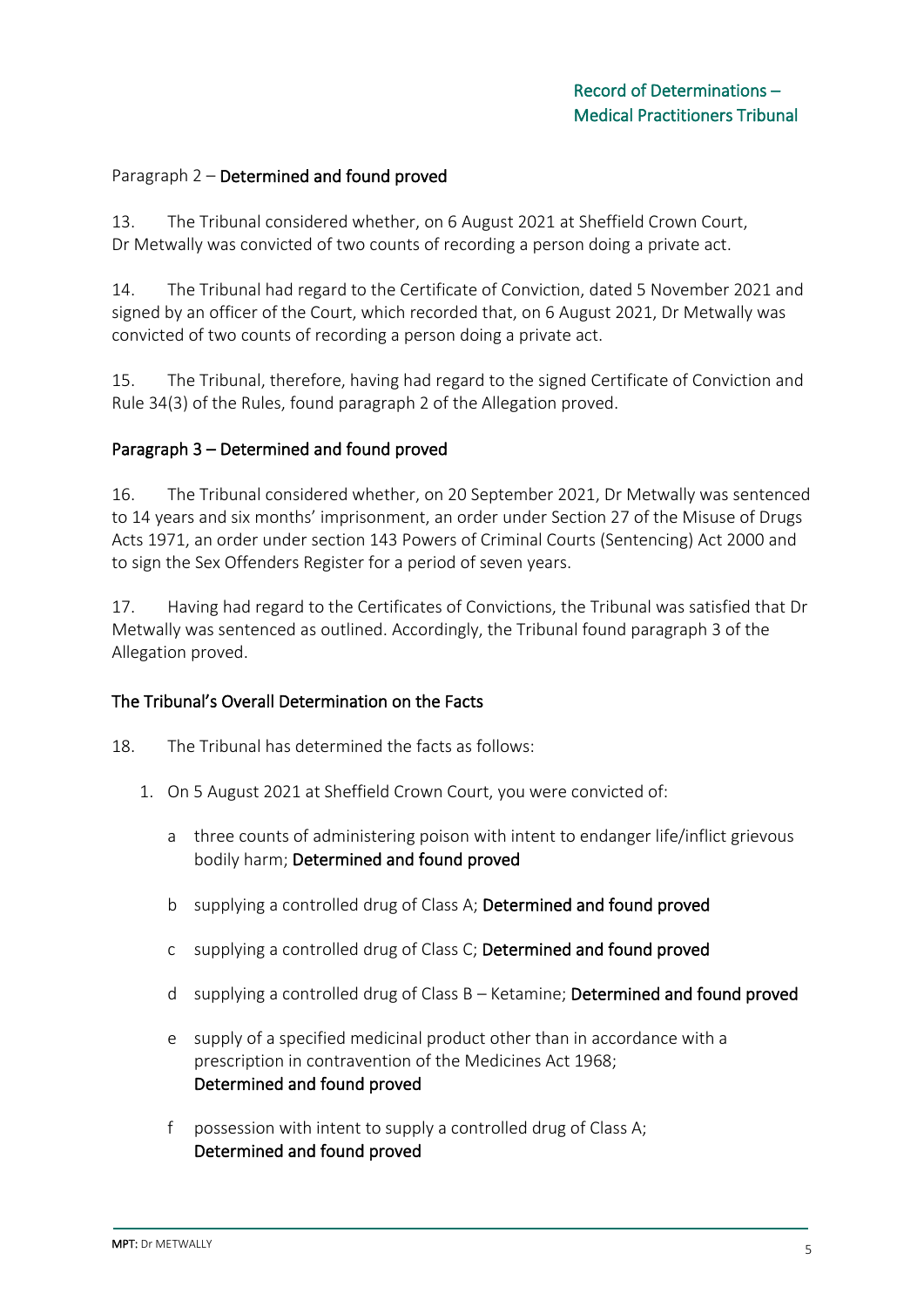- g dishonestly making false representation to make gain for self/another or cause loss to another/expose other to risk. Determined and found proved
- 2. On 6 August 2021 at Sheffield Crown Court you were convicted of two counts of recording a person doing a private act. Determined and found proved
- 3. On 20 September 2021 you were sentenced to:
	- a 14 years six months' imprisonment; Determined and found proved
	- b an order under Section 27 of the Misuse of Drugs Act 1971; Determined and found proved
	- c an order under section 143 Powers of Criminal Courts (Sentencing) Act 2000 Determined and found proved
	- d sign the Sex Offenders Register for a period of seven years. Determined and found proved

#### Determination on Impairment

19. The Tribunal now has to decide in accordance with Rule 17(2)(l) of the Rules whether, on the basis of the facts which it has found proved, Dr Metwally's fitness to practise is impaired by reason of his conviction.

20. No further evidence was adduced at this stage.

### **Submissions**

21. On behalf of the GMC, Mr Slack submitted that Dr Metwally's fitness to practise is impaired by reason of his conviction.

22. Mr Slack reminded the Tribunal of the relevant caselaw to consider in relation to the question of impairment. He then submitted that the circumstances of Dr Metwally's criminal conviction are such that public confidence in the medical profession would be undermined if Dr Metwally was not found to be currently impaired, and that his convictions have brought the profession into disrepute.

23. Mr Slack submitted that there is no doubt that the circumstances of Dr Metwally's convictions are extremely grave.

24. Mr Slack reminded the Tribunal of the sentencing remarks of the Judge at Sheffield Crown Court: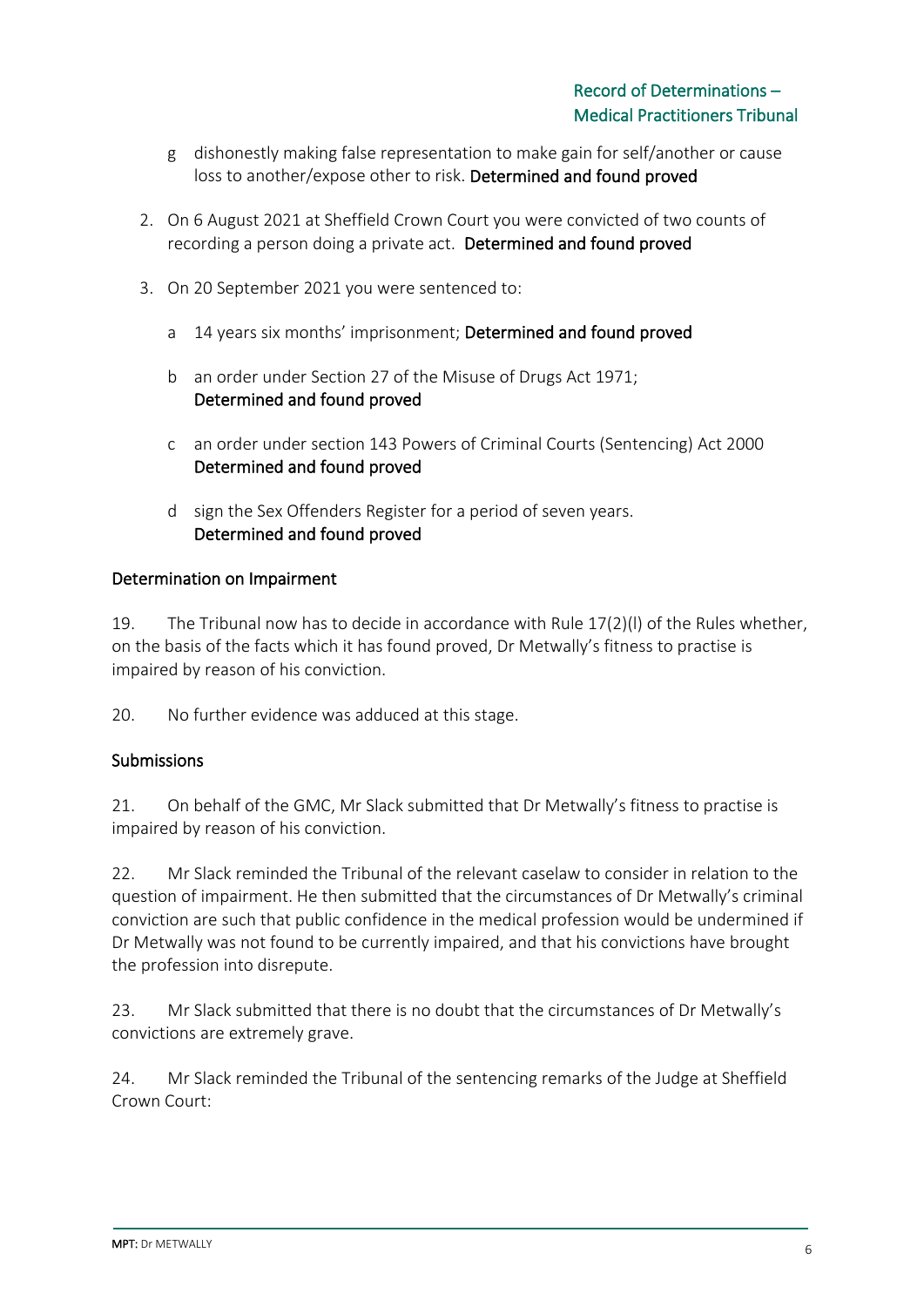*'First, you are a disgrace to your profession… You used medical procedures in a wholly perverted manner.*

*… Fourth, this case is both very serious and utterly bizarre. I have never presided over a case like it nor have I ever been involved in such a case as this when I was a barrister. In 41 years professional experience of the law, I have never experienced anything like this.*

*…*

*You met* [Miss A] *in 2013 when she was a nurse at the hospital in Grimsby. She had medical problems and sought your advice. You eventually engaged her as a nurse at your private practice. This led to a romantic relationship which you represented to some people was a marriage…*

*It is clear that between 2015 and 2019 you persuaded she was possessed by evil spirits. This was born of your religious fanaticism.*

*I have no doubt the relationship between and yourself was abusive in that you overwhelmed her – in fact it was a form of brainwashing. You utilised your power and professional training as a doctor to commit very serious crimes.*

*You perverted one of the central tenets of the medical profession by using medical procedures to execute criminal acts. You carried out those medical procedures in very dangerous circumstances and with little regard to the safety of the woman you professed to love. This was all done under the guise of a religious practice. It was entirely bogus. What you did had nothing whatever to do with legitimate Islamic religious ritual. I much prefer – as plainly did the jury – the compelling evidence of the Imam who made it clear that what you did bore no resemblance to legitimate religious ceremonies…'*

25. In relation to the poisoning and drugs offences, Mr Slack noted the following comments of the Judge:

*'By reason of your religious fanaticism you believed that Miss A was possessed by spirits. You gave them bizarre names. You persuaded Miss A due to her enfeebled character, that she needed to undergo a form of exorcism. What you performed upon her on repeated occasions from 2015 through to 2019 was unquestionably a series of criminal acts.*

*You administered noxious substances in the form of anaesthesia or sedative drugs which you had purloined from the Diana, Princess of Wales Hospital in Grimsby. The photographs reveal these to have been left around your home. You had no licence to keep any drugs at your home nor to prescribe them or administer them outside a hospital setting.*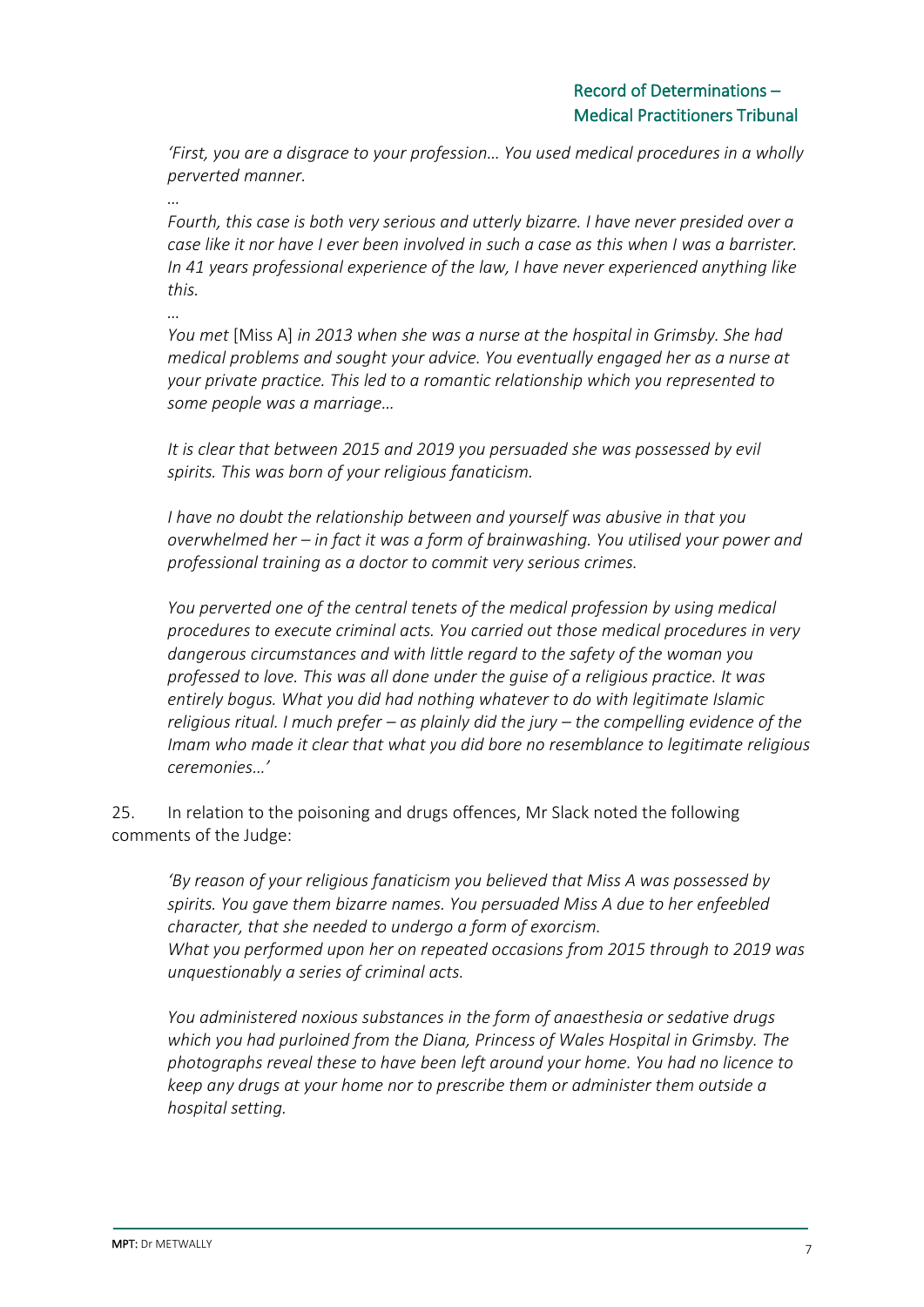### Record of Determinations – Medical Practitioners Tribunal

*Almost everything was recorded on a CCTV system installed in your home. When you took Miss A to a hotel or another location, the events were partially captured by way of mobile telephone video recording. It is very clear you regularly administered potentially lethal controlled drugs to Miss A. This included Fentanyl, Propofol, Ketamine and Diazemuls. It was all done as part of a sham religious ritual. It was extremely dangerous to use these drugs outside a hospital or clinical setting. Many of these drugs are for use in an operating theatre or intensive care unit where there is resuscitation equipment and trained medical staff. You administered these drugs via an intravenous canula into the body of Miss A in locations as bizarre as a bed at home, a bath, and a hotel bedroom. Other unknown individuals all dressed in black were also present on some occasions. It was bizarre and dangerous in equal measure.*

*As a means of camouflaging the truth of the situation Miss A was taken to London to see a leading specialist. In the middle of 2019 Miss A was admitted to hospital as a result, I have no doubt, of one of your botched sham religious ceremonies. The hospital doctors were baffled by the situation – primarily because they were not told the truth.*

*Eventually the matter came to a head on 3rd and 4th July 2019. Miss A was deeply sedated by your criminal acts. You very nearly killed her. You took no action to seek medical assistance when she plainly needed it. She was eventually admitted to hospital. But again the medical staff were not told the truth.* 

*A police investigation ensued and the truth emerged.'*

26. Mr Slack submitted that by Dr Metwally's criminal actions nearly killed Miss A and the judges' comments that:

*'Her life was repeatedly endangered by your criminal acts and she very nearly died in early July 2019 when you poisoned her in the botched medical procedure carried out under the guise of a religious ritual. It was a sham religious ritual. The account you gave the jury about what happened was comprehensively absurd...*

*It may be the case that in some perverted way you believed you were assisting the woman you profess to love, but you went about that in a bizarre way by botched medical procedures and the administration of potent drugs which regularly endangered her life and on at least one occasion, nearly killed her…*

*There is no guideline for the crime of administering a poison or noxious substance which endangered the life of another. I must consider the harm caused and your culpability. In respect of both, the case falls in the highest level. Your conduct was deliberate, persistent and repeated. It was extremely dangerous to do as you did. You were a doctor at the time and misusing your medical skills, such as they were, in a perverted and illegitimate manner. Furthermore, you were in an abusive relationship with a vulnerable woman who was infatuated with you. You exploited her vulnerability and exposed her to great physical danger. Indeed, in early July 2019 you very nearly killed her and never sought any form of*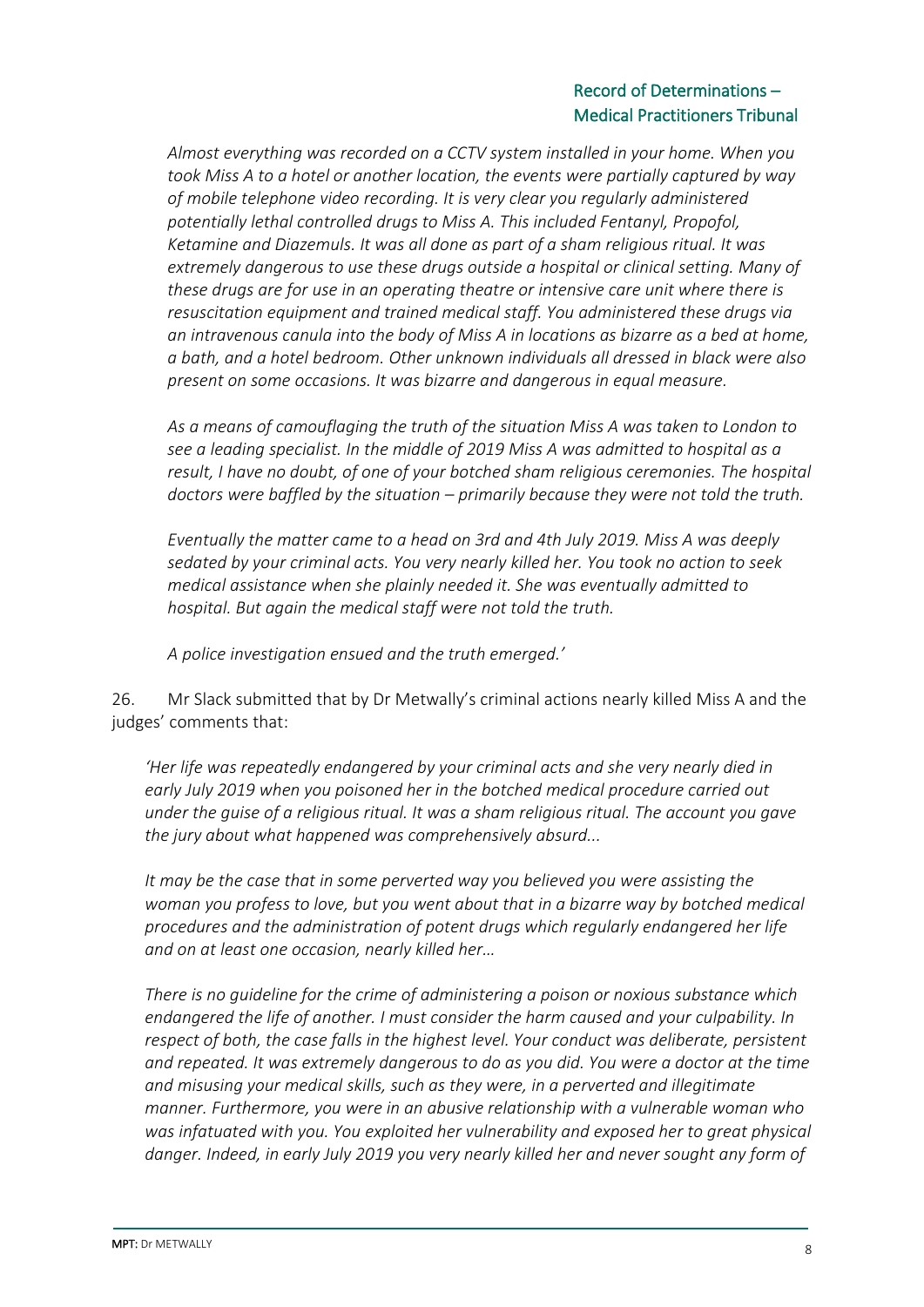### Record of Determinations – Medical Practitioners Tribunal

*legitimate medical assistance until others became involved. You also tried to cover up what you had done and never told the doctors at the hospital what really occurred. The execution of your criminality is aggravated by the fact you used restraints upon Miss A on several occasions. It was all planned and carefully orchestrated with others participating in the sham religious acts on occasion...*

*I am entirely satisfied you are a dangerous offender within the statutory definition. The facts of this case, taken as a whole, reveal that to me. This is a case where I am able to reach that conclusion without the need for any input from the probation service or any other form of report. You repeatedly visited acutely dangerous acts upon Miss A which placed her in hospital twice and nearly killed her on 4th July 2019. I have every reason to believe you harbour ingrained and perverted attitudes which would lead you to act in exactly the same way as you behaved towards Miss A. This would expose others to a high level of risk of serious injury in the future. History could easily repeat itself if you are given the chance to do as you did in this case in the future.'*

27. Mr Slack then referred the Tribunal to the judge's comments in relation to the fraud offences:

*'you wrote many prescriptions for individuals who were either fictitious or were real people who did not receive the drugs prescribed for them. You admit this in part. You admit that you wrote out a prescription for [Redacted] – who was not a real person – but deny the others.*

*I have seen and heard all the evidence about this aspect of the case during the trial. I have not a shred of doubt that you are guilty of the fraud in respect of all the prescriptions as alleged by the prosecution. Furthermore, during the evidence you advanced entirely bogus accounts about several of the witnesses – particularly about family members of Miss A. That was despicable…*

*The fraud aspect of the case is different – and it was perpetrated by a doctor. It was an abuse of trust reposed in him by his profession and others to do as he did...'*

28. Mr Slack then addressed the Tribunal in relation to the voyeurism offences. He referred the Tribunal to various parts of the prosecutions opening as well as the following comments from the judge in his sentencing remarks:

*'The two complainants in this part of the case have protection by way of anonymity for life. Both have been badly affected by what you did to them. It was a grotesque breach of trust by you as a doctor.* 

*Put shortly the facts of the voyeurism are these: two women patients attended your clinic between 2013 and 2014. You deliberately filmed them in a state of undress. You edited the shots to make them even more indecent and erotic. It appears you became*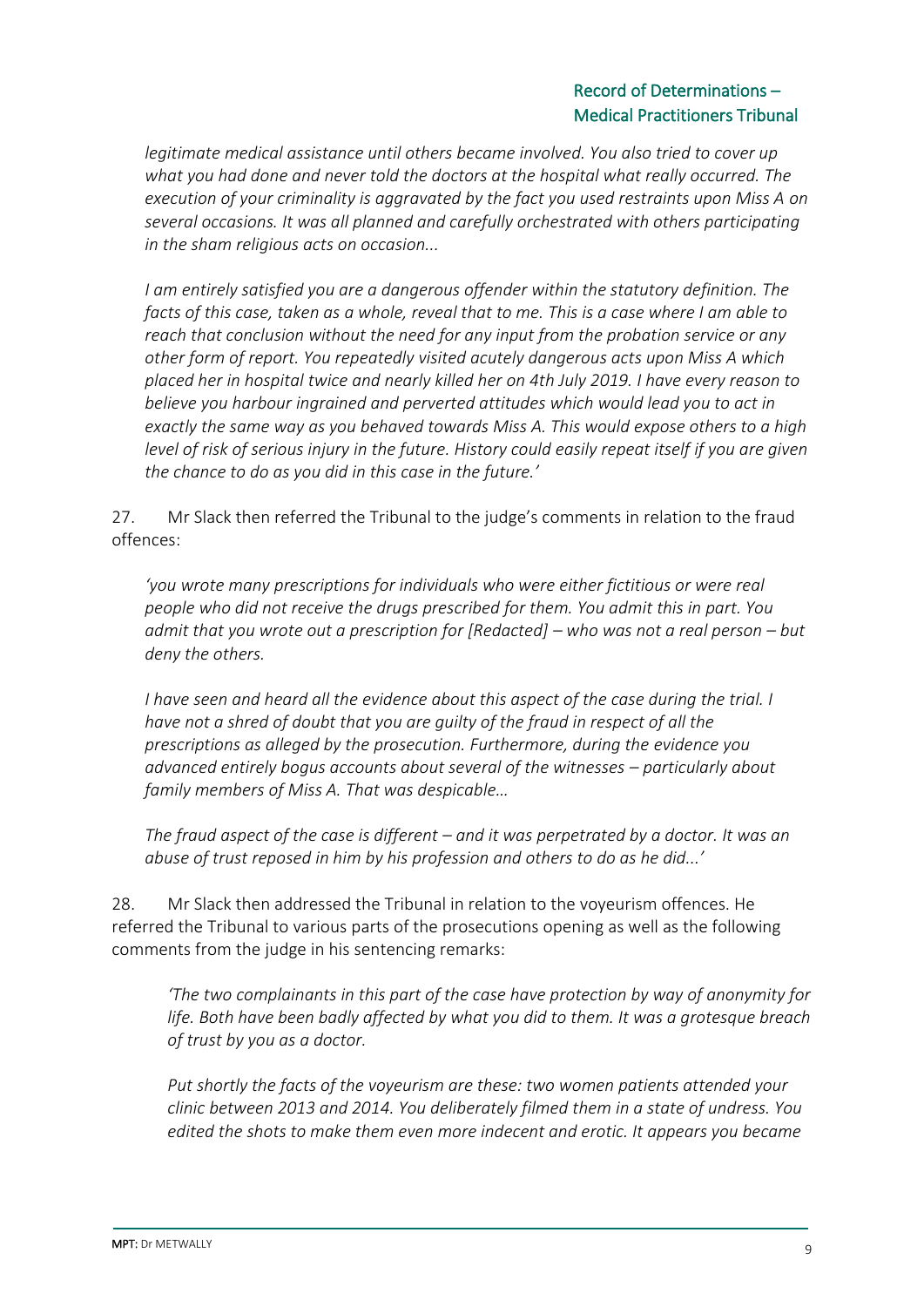*infatuated with these women. I forbear to set out the details in these sentencing remarks. I have read the full summaries of what is depicted.* 

*The consequences have been serious. One of the women has become extremely anxious and her confidence has markedly diminished. Her relationship has been affected and she describes the consequences as having "broken" her. The other woman has been deeply shocked by the betrayal of trust.'*

29. Mr Slack noted the aggravating features of the voyeurism aspect of Dr Metwally's case as identified by the prosecution at the trial, namely, the significant degree of planning, the recording of images and the abuse of trust, the location of the offence and period of time over which each victim was observed. Mr Slack also noted the judge's observation:

*'It occurs to me that the serious aspect of this case, quite apart from those you have identified, is the fact that the defendant was a doctor.* 

*…And the two victims were patients in whom they reposed great trust as people do when they go to see the doctor or any medical practitioner, and the consequences for these two women that you have set out is and remains quite serious.'*

30. Mr Slack submitted that the nature and seriousness of all these offences mean that public confidence in the profession would be gravely harmed if a finding of current impaired fitness to practise were not made.

31. In addition, Mr Slack submitted that given the very long sentence that was imposed by the judge, Dr Metwally remains a serving prisoner and will remain so for a considerable time to come. He submitted that the fact of his imprisonment alone, quite apart from the circumstances of the conviction to which it relates, clearly currently impairs Dr Metwally's fitness to practise.

32. Mr Slack also submitted that Dr Metwally is currently subject to the terms of the Sex Offenders Register and will remain on the register for a period of 7 years. He noted paragraph 154 of the Sanctions Guidance which states that …*'no doctor registered as a sex offender should have unrestricted registration.'* He submitted that the fact Dr Metwally is currently registered as a sex offender, is a further ground for finding current impairment in this case.

33. Mr Slack submitted that in all those circumstances, bearing in mind the extremely serious nature of the offence, the fact that Dr Metwally abused his position of trust as a doctor, to behave in the way he did, bearing in mind the length of the sentence to which he is subject and given he is a registered sex offender, Dr Metwally's fitness to practise is currently impaired.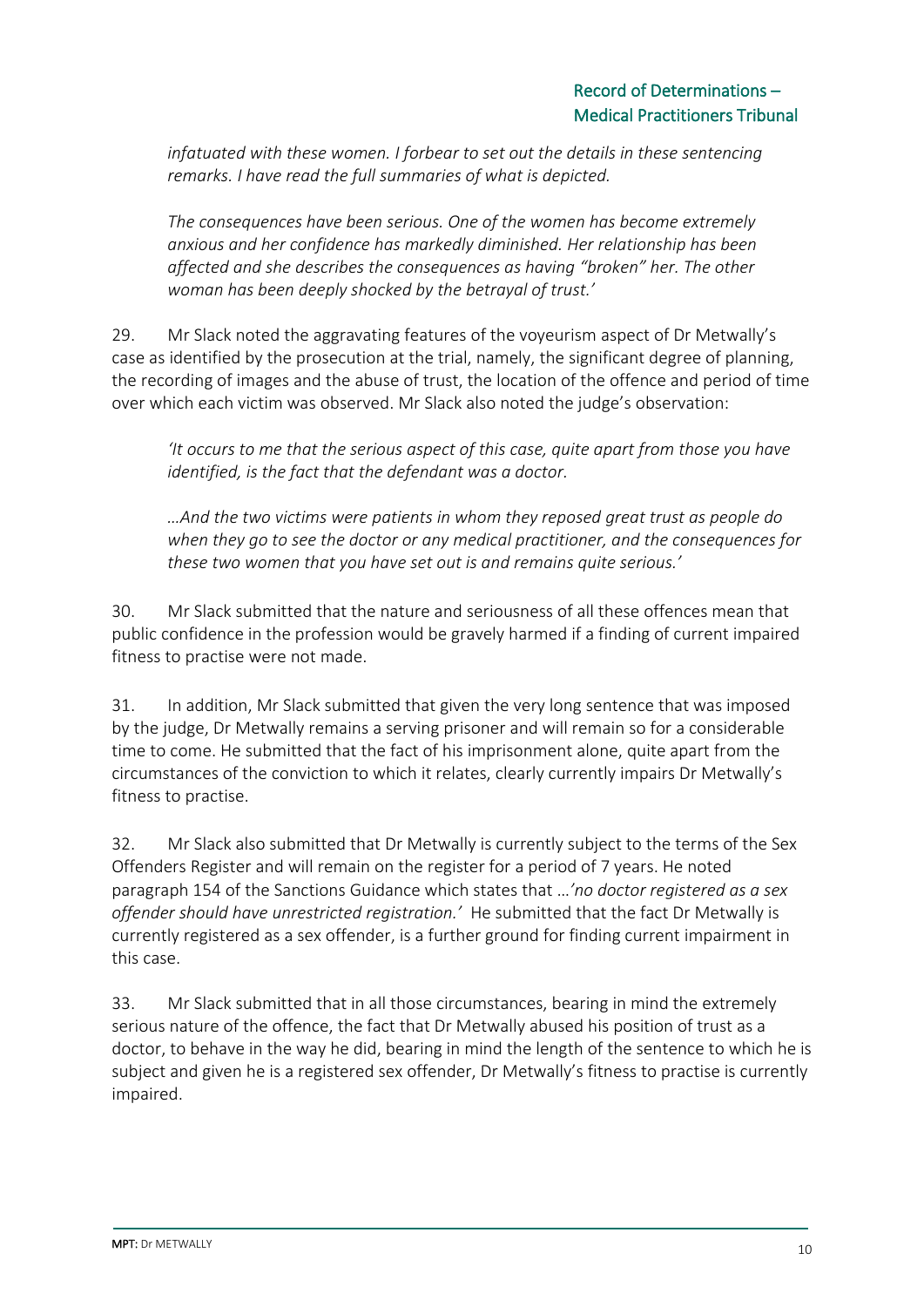### The Relevant Legal Principles

34. The Tribunal reminded itself that at this stage of the proceedings, there is no burden or standard of proof and the decision of impairment is a matter for the Tribunal's judgement alone.

35. The Tribunal must determine whether Dr Metwally's fitness to practise is currently impaired by reason of his conviction, taking into account his conduct at the time of the events and any other relevant factors such as any development of insight, whether the matters are remediable or have been remedied and the likelihood of repetition.

36. The Tribunal also has to have regard to the public interest and the need to declare and uphold proper standards of behaviour so that confidence in the profession is maintained.

37. Whilst there is no statutory definition of impairment, the Tribunal was assisted by the guidance provided by Dame Janet Smith in the *Fifth Shipman Report,* as adopted by the High Court in the case of *Council for Healthcare Regulatory Excellence v NMC and Grant* [2011] EWHC 927. In particular, the Tribunal considered whether its findings of fact show that Dr Metwally's fitness to practise is impaired in the sense that he:

- a. has in the past acted and/or is liable in the future to act so as to put a patient or patients at unwarranted risk of harm; and/or
- b. has in the past brought and/or is liable in the future to bring the medical profession into disrepute; and/or
- c. has in the past breached and/or is liable in the future to breach one of the fundamental tenets of the medical profession; and/or
- d. has in the past acted dishonestly and/or liable to act dishonestly in the future.

#### The Tribunal's Determination on Impairment

#### **Conviction**

38. The Tribunal considered whether Dr Metwally's fitness to practise is impaired by reason of his conviction.

39. The Tribunal considered that Dr Metwally has seriously undermined public confidence in the profession through his convictions. He continues to serve a significant custodial sentence and is a registered sex offender.

40. The Tribunal considered that a fundamental aspect of a doctor's role is to be trustworthy and act with integrity and within the law, and Dr Metwally has significantly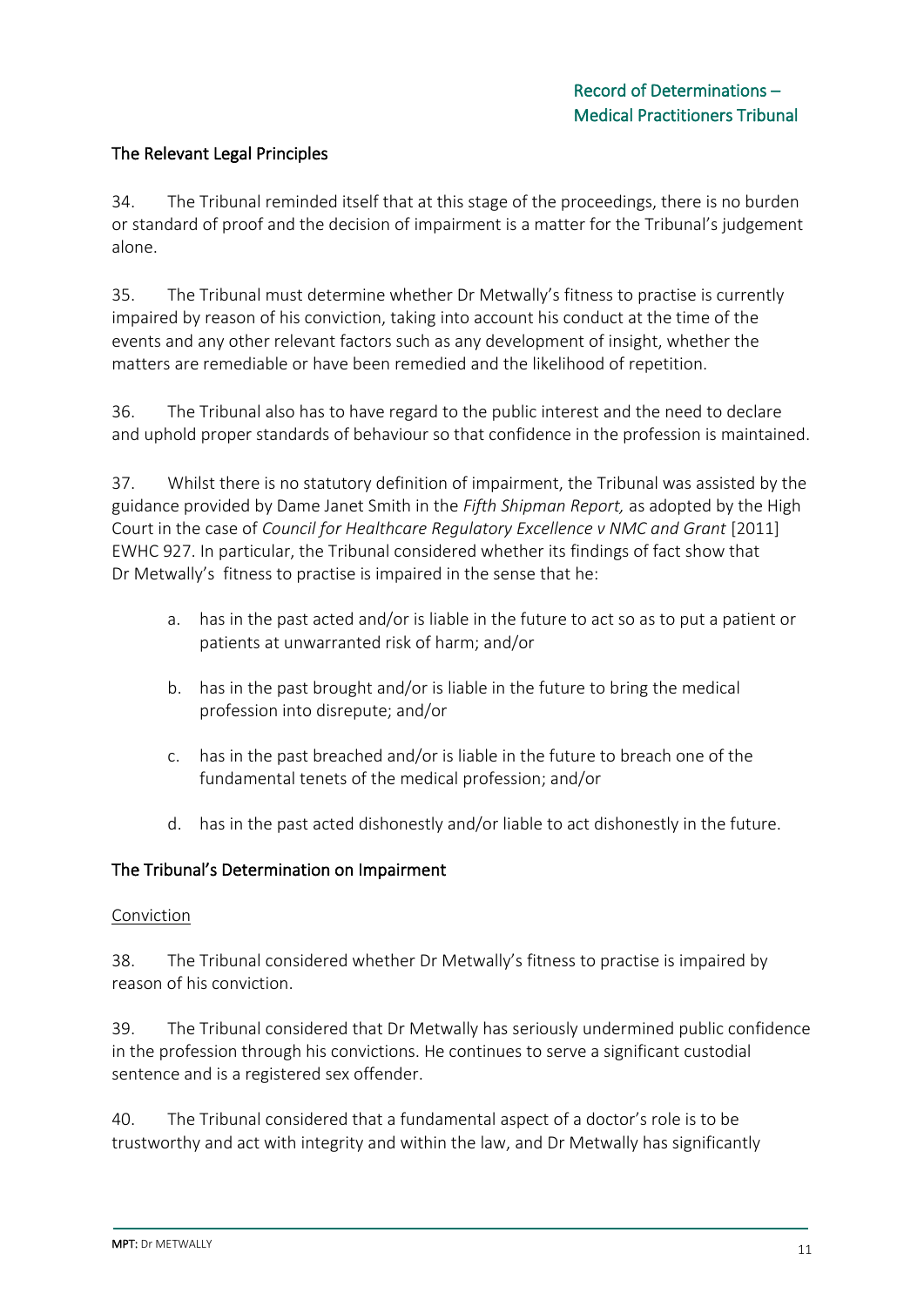### Record of Determinations – Medical Practitioners Tribunal

departed from this. His actions have caused serious harm to Miss A and the two victims of his voyeurism. He has brought the reputation of the profession into disrepute and has breached a fundamental tenet of the profession. Moreover, there is no evidence that Dr Metwally has any insight into his actions; there has been no apology and no expression of remorse.

41. Given the serious nature of Dr Metwally's conviction, that he is currently serving a significant custodial sentence and is on the Sex Offender Register, the Tribunal determined that a finding of impairment was necessary to uphold the Tribunal's overarching objectives.

42. Accordingly, the Tribunal determined that Dr Metwally's fitness to practice is currently impaired by reason of his convictions. It determined that a finding of impairment is necessary to protect and promote the health, safety and wellbeing of the public, promote and maintain public confidence in the medical profession, promote and maintain proper professional standards and conduct for the members of the profession.

### Determination on Sanction - 31/05/2022

1. Having determined that Dr Metwally's fitness to practise is impaired by reason of his conviction, the Tribunal now has to decide in accordance with Rule 17(2)(n) of the General Medical Council (Fitness to Practise) Rules 2004 as amended on the appropriate sanction, if any, to impose.

### The Evidence

2. The Tribunal has taken into account evidence received during the earlier stages of the hearing where relevant, to reach a decision on sanction. No further evidence was produced by Dr Metwally or by his legal representative at this stage of the hearing.

#### Submissions

3. On behalf of the GMC, Mr Slack submitted that the appropriate and proportionate sanction was one of erasure.

4. Throughout his submissions, Mr Slack referred the Tribunal to the Sanction Guidance (2020 version) ('SG').

5. Mr Slack reminded the Tribunal that the main reason for imposing sanctions is to uphold the overarching objective, which is to protect and promote the health, safety and wellbeing of the public, promote and maintain public confidence in the medical profession and promote and maintain proper professional standards and conduct for the members of the profession. Mr Slack also reminded the Tribunal that it should consider each sanction, starting with the least restrictive, and have regard to the principle of proportionality, weighing the interests of the public against those of Dr Metwally.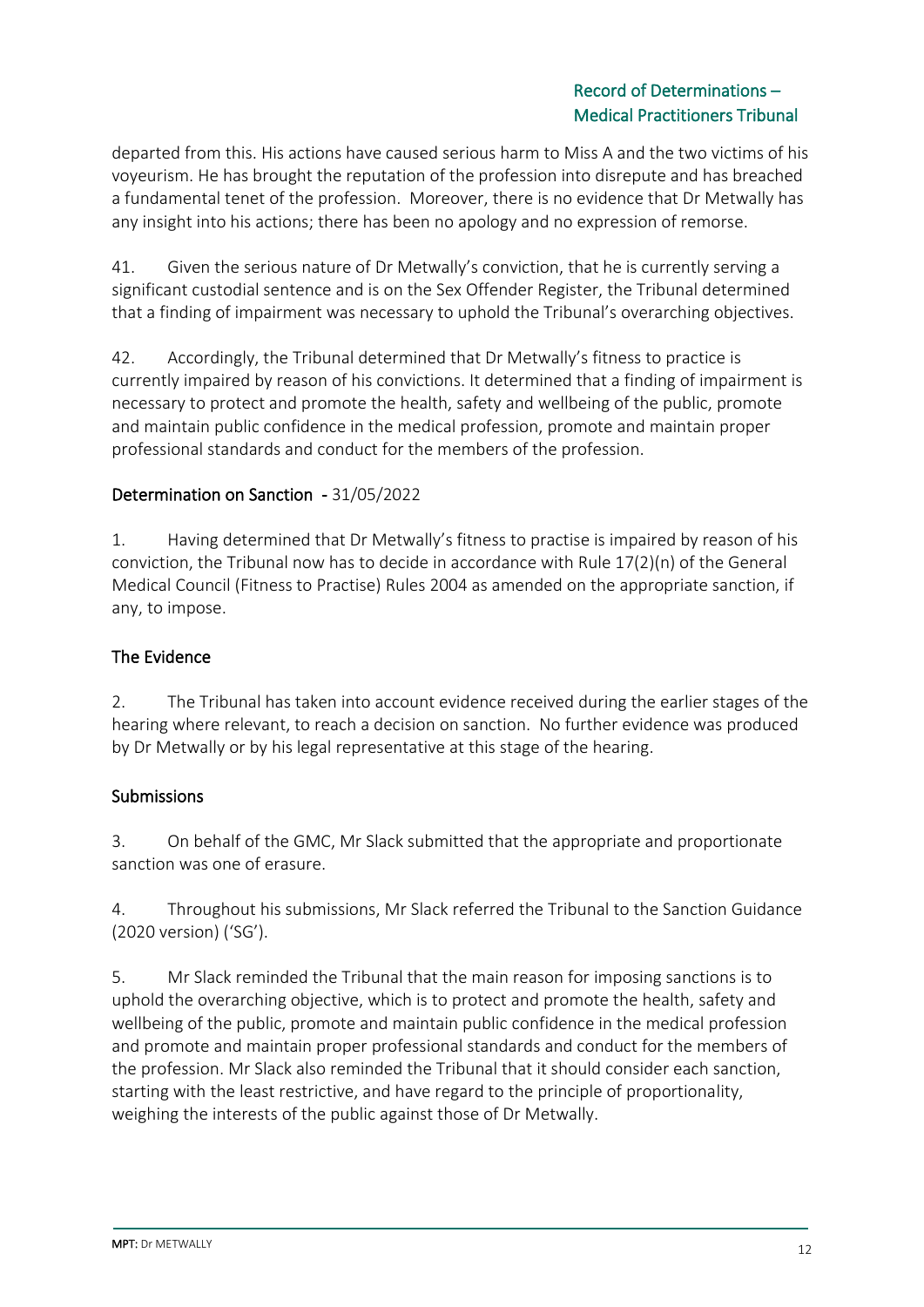6. Mr Slack referred the Tribunal to the guidance contained in the SG pertaining to conviction cases, in particular, paragraph 116:

*116 The purpose of the hearing is not to punish the doctor a second time for the offences they were found guilty of. The purpose is to consider whether the doctor's fitness to practise is impaired as a result. If so, the tribunal then needs to consider whether to restrict the doctor's registration to protect the public (who might come to the doctor as patients) and to maintain the high standards and good reputation of the profession. The tribunal should take account of paragraphs 65–67 of Good medical practice regarding the need to be honest and trustworthy, and to act with integrity.*

Mr Slack submitted that paragraph 65 of Good medical practice ('GMP') was particularly relevant in this case:

*'65 You must make sure that your conduct justifies your patients' trust in you and the public's trust in the profession.'*

7. Mr Slack also drew the Tribunal's attention to paragraph 47 of GMP, which he submitted was relevant in the context of the voyeurism offences:

*'47 You must treat patients as individuals and respect their dignity and privacy'*

8. In addition, Mr Slack drew the Tribunal's attention to paragraph 54 of GMP, in the context of what he submitted was the appalling treatment provided to Miss A:

*'54 You must not express your personal beliefs (including political, religious and moral beliefs) to patients in ways that exploit their vulnerability or are likely to cause them distress'*

9. Mr Slack highlighted the general principles in the SG that where a doctor has been convicted of a serious criminal offence or offences, they should not be permitted to resume unrestricted practice until they have completed their sentence, and no doctor registered as a sex offender should have unrestricted registration.

10. Mr Slack drew the Tribunal's attention to paragraphs of the SG which deal with sexual misconduct. In particular, he emphasised paragraph 150 in respect of the voyeurism offences:

*'150 Sexual misconduct seriously undermines public trust in the profession. The misconduct is particularly serious where there is an abuse of the special position of trust a doctor occupies, or where a doctor has been required to register as a sex offender. More serious action, such as erasure, is likely to be appropriate in such cases.'*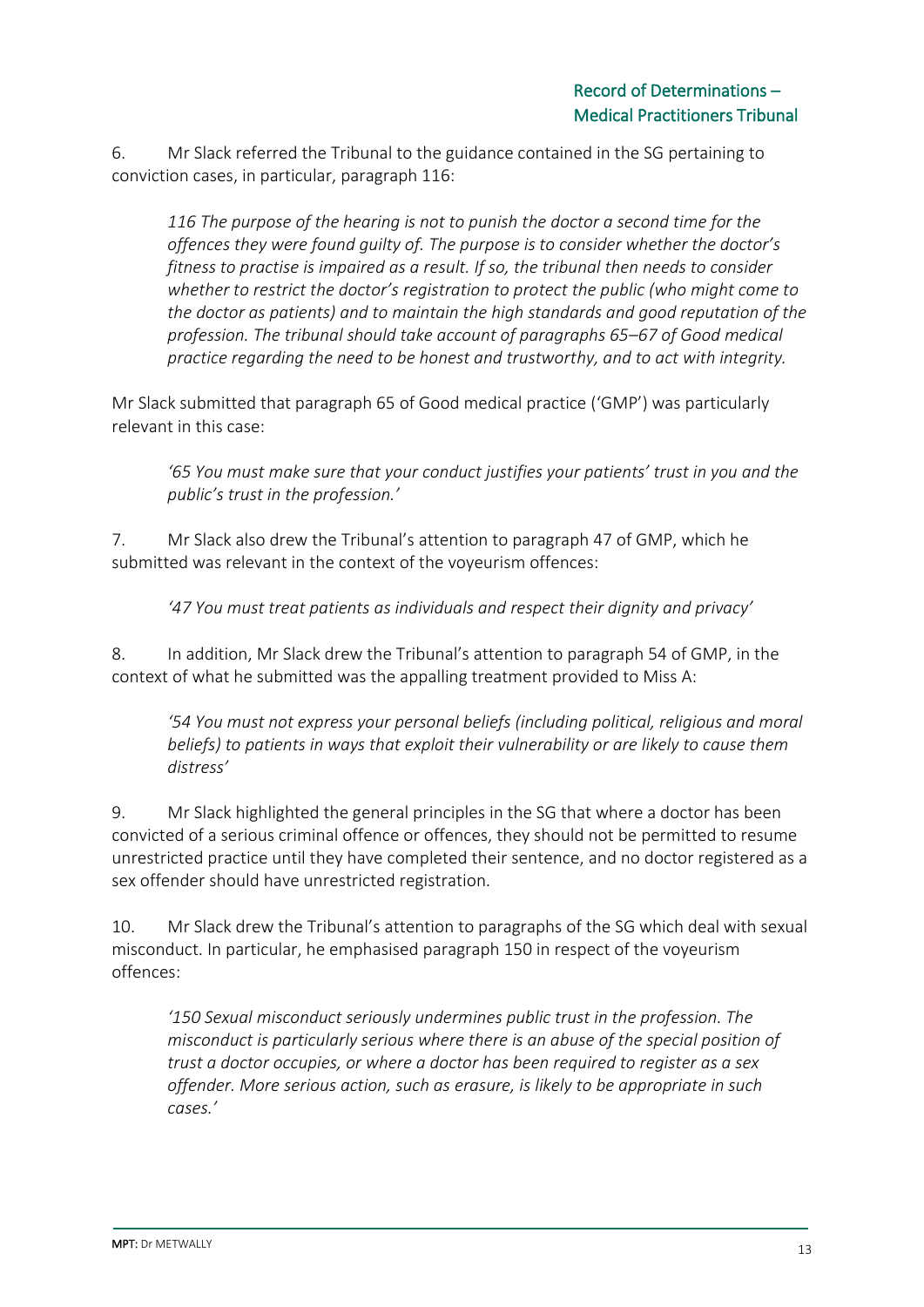11. As for the fraud offence, Mr Slack submitted that paragraph 128 of the SG was relevant:

### *'128 Dishonesty, if persistent and/or covered up, is likely to result in erasure'*

12. Mr Slack submitted that as serious as the fraud offence was, it is of a lesser order of magnitude compared to the hugely serious offending against Miss A, and also Ms B and Ms C.

13. Mr Slack then addressed the Tribunal in relation to each available sanction.

14. Mr Slack submitted that taking no action is only appropriate in cases where there are exceptional circumstances, and such cases are rare. He submitted that the serious nature of Dr Metwally's criminal convictions are self-evident and reflected by the very substantial prison sentence imposed. He submitted that the sentencing remarks of the judge spell out the grave nature of the offending and the fact that Miss A almost died as a result of Dr Metwally's illegal administration of drugs to her. He submitted that this was not a case where no order is appropriate.

15. Mr Slack submitted that this was not a case where conditions are appropriate. Moreover, it is not apparent what conditions could be devised to satisfy the need to maintain public confidence. He submitted that given the extremely serious nature of the convictions, a more severe sanction is required to maintain public confidence and trust in the profession.

16. Mr Slack referred the Tribunal to the paragraphs of the SG which advise when suspension may be appropriate. In particular, he noted paragraph 93 of the SG which advises that suspension may be appropriate where there may have been an acknowledgement of fault and where the Tribunal is satisfied that the behaviour or incident is unlikely to be repeated. He submitted that neither of these features apply. He noted that notwithstanding Dr Metwally's convictions, Dr Metwally has not accepted his wrongdoing and indeed appears to have instructed solicitors to investigate whether there are grounds to appeal.

17. Mr Slack noted that the Tribunal found at paragraph 40 of its determination on facts and impairment, that *'there is no evidence that Dr Metwally has any insight into his actions; there has been no apology and no expression of remorse.'* As for the risk of repetition of the subject matter of the convictions, Mr Slack submitted that the evidence that it is unlikely to be repeated, is wholly lacking. He then noted the trial judge's comments:

*'…You repeatedly visited acutely dangerous acts upon Miss A which placed her in hospital twice and nearly killed her on 4th July 2019. I have every reason to believe you harbour ingrained and perverted attitudes which would lead you to act in exactly the same way as you behaved towards Miss A. This would expose others to a high level of risk of serious injury in the future. History could easily repeat itself if you are given the chance to do as you did in this case in the future.'*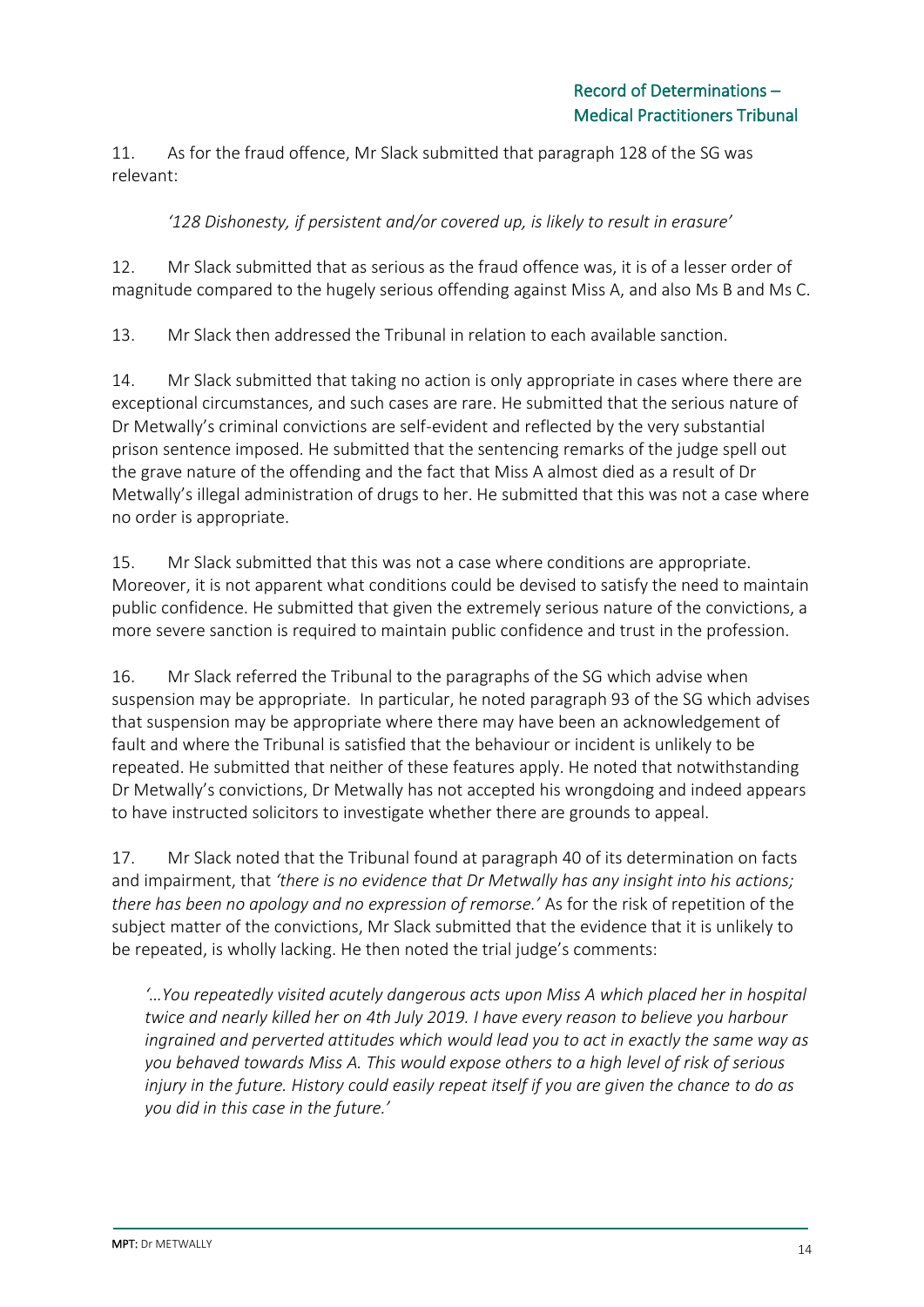18. Mr Slack pointed to each of the factors outlined at paragraph 97a-g of the SG which, if present, may indicate that suspension is appropriate. He submitted that none of the applicable factors were present in this case.

19. Ms Slack submitted that given the seriousness of the circumstances of the convictions, erasure is the only appropriate sanction. In so doing, he referred the Tribunal to the list of factors outlined at paragraph 109 of the SG. He submitted that the follow factors apply in this case:

*109 Any of the following factors being present may indicate erasure is appropriate (this list is not exhaustive).* 

*a A particularly serious departure from the principles set out in Good medical practice where the behaviour is fundamentally incompatible with being a doctor.*

*b A deliberate or reckless disregard for the principles set out in Good medical practice and/or patient safety.*

*c Doing serious harm to others (patients or otherwise)…..*

*d Abuse of position/trust*

*e Violation of a patient's rights/exploiting vulnerable people*

*f Offences of a sexual nature…*

*…*

*h Dishonesty, especially where persistent and/or covered up*

*…*

*j Persistent lack of insight into the seriousness of their actions or the consequences.*

20. In regard to 109a, Mr Slack highlighted the judge's remarks in relation to the administration of drugs to Miss A:

'*You perverted one of the central tenets of the medical profession by using medical procedures to execute criminal acts. You carried out those medical procedures in very dangerous circumstances and with little regard to the safety of the woman you professed to love…'*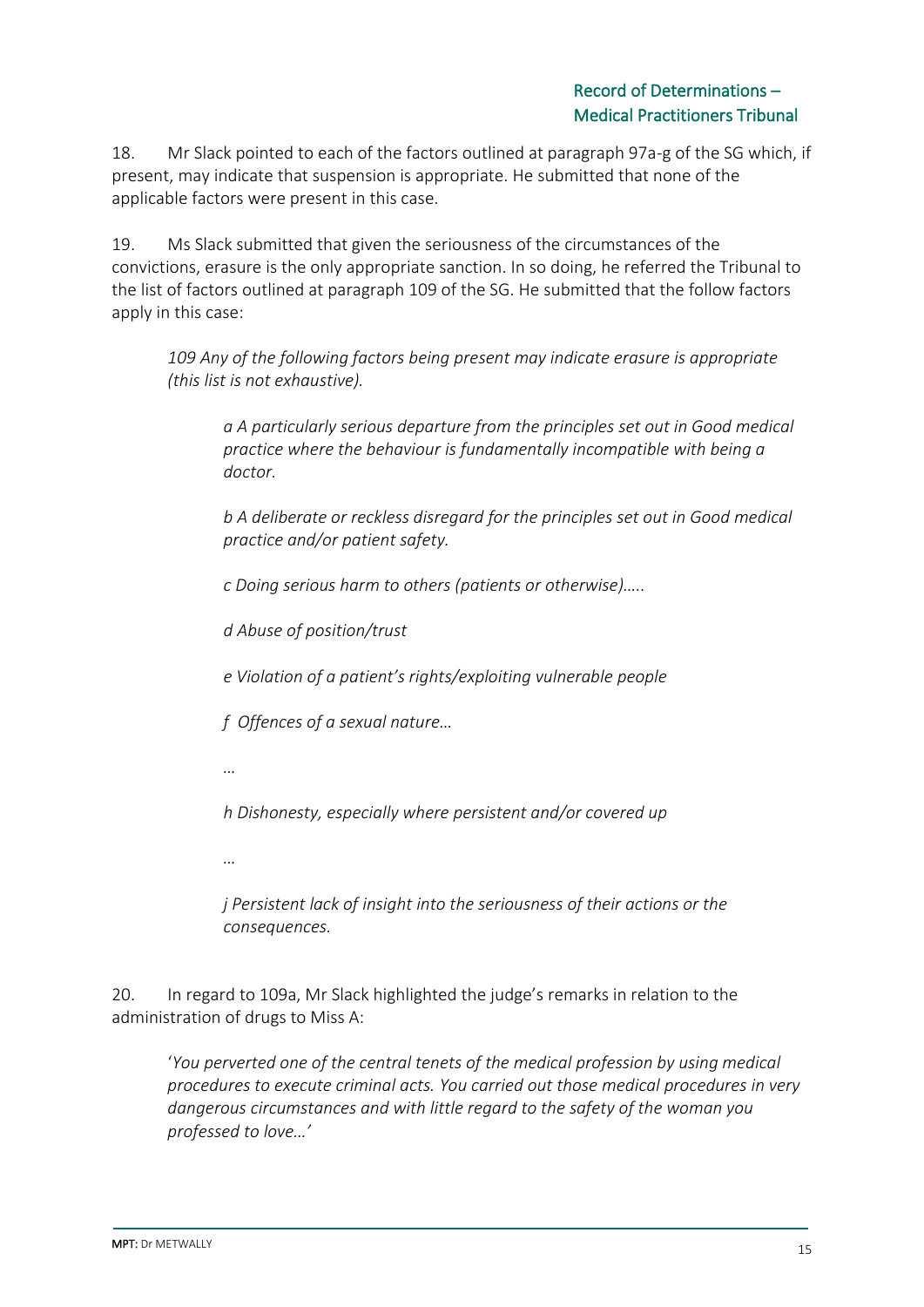21. In regard to 109b, Mr Slack submitted that Dr Metwally's actions in administering unprescribed specified medication to Miss A with no medicinal purpose and in dangerous circumstances on a number of occasions, and then failing to call for medical assistance when she was gravely unwell, shows a plain disregard for patient safety.

22. In regard to 109c, Mr Slack reminded the Tribunal that Miss A almost died on one occasion, and that led to her admission to hospital. He added that there has also been psychological trauma to Ms C, and in particular to Ms B.

23. In respect of 109d, Mr Slack submitted that there has been a plain abuse of trust, exemplified by Dr Metwally's behaviour towards all three of the victims.

24. In relation to 109e, Mr Slack noted that the judge identified Miss A as being vulnerable and that Dr Metwally exploited her vulnerability. Mr Slack submitted that Ms B and Ms C plainly had their rights violated by their secret indecent filming.

25. In relation to 109f, Mr Slack noted the voyeurism offences have led to Dr Metwally being placed on the Sex Offender Register for seven years.

26. In respect of paragraph 109h and j, Mr Slack noted Dr Metwally's dishonesty and submitted that there has been a persistent lack of insight. He stated that Dr Metwally fought the majority of the allegations all the way to a contested trial and even now appears to be challenging his convictions.

27. In those circumstances, Mr Slack submitted that erasure is the only appropriate sanction and that any sanction less than erasure would be damaging to the public's trust and confidence in the medical profession

# The Relevant Legal Principles

28. The decision as to the appropriate sanction, if any, to impose in this case is a matter for the Tribunal exercising its own judgment. In reaching its decision, the Tribunal has taken into account the SG and borne in mind the overarching objective.

29. The Tribunal reminded itself that the main reason for imposing any sanction is to protect the public and that sanctions are not imposed to punish or discipline doctors, although they may have a punitive effect.

29. Throughout its deliberations, the Tribunal has applied the principle of proportionality, balancing Dr Metwally's interests with the public interest.

### The Tribunal's Determination on Sanction

Aggravating and Mitigating Factors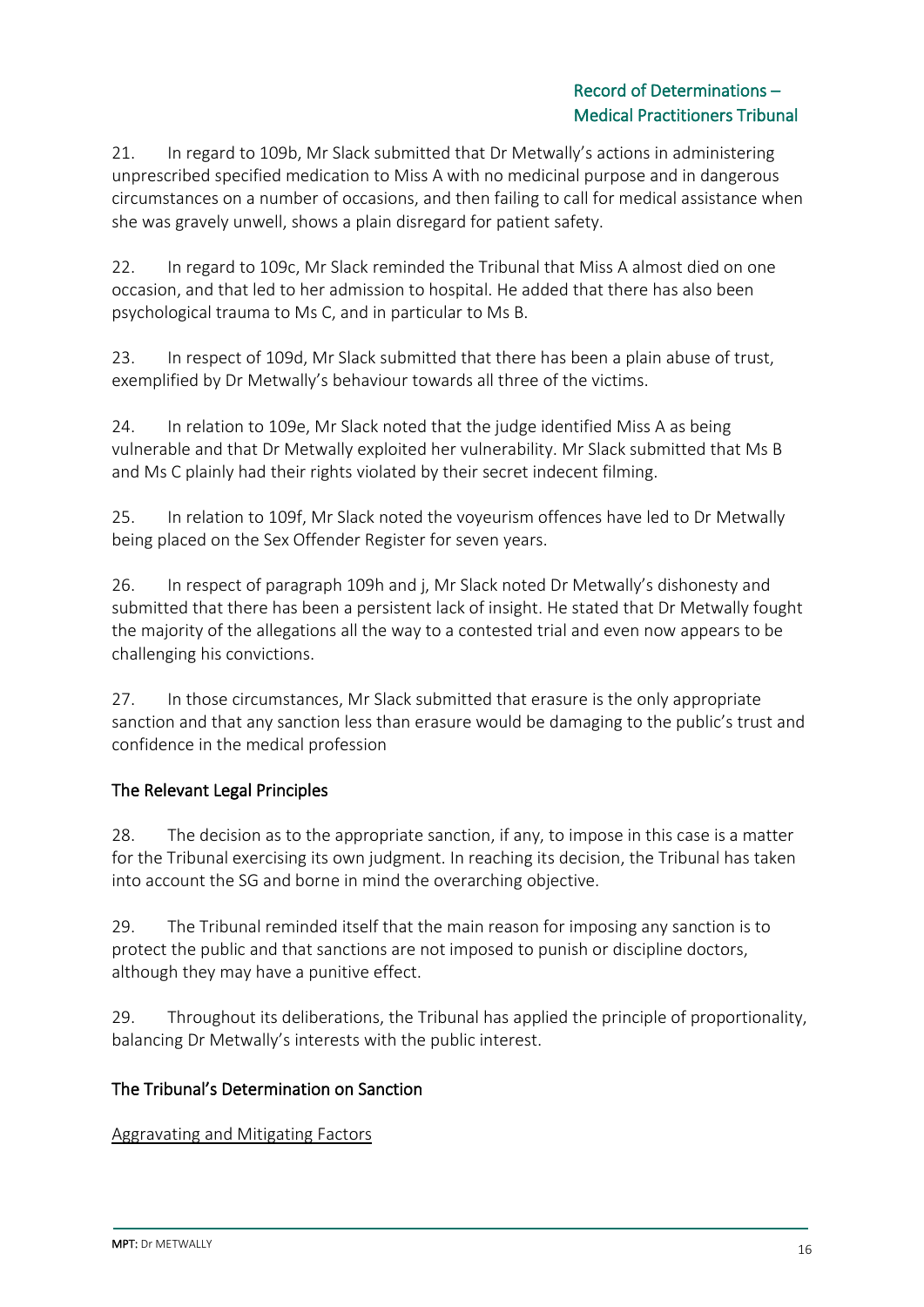- 30. The Tribunal first identified the aggravating and mitigating factors in this case.
- 31. The Tribunal identified the following aggravating factors:
	- The nature and circumstances of Dr Metwally's convictions and that he is serving a lengthy custodial sentence and is on the Sex Offenders Register.
	- The significant harm caused to Miss A; She almost died as a result of Dr Metwally's actions. Moreover, she was vulnerable and Dr Metwally exploited this fact.
	- The emotional harm caused to Ms B and Ms C.
	- Dr Metwally's abuse of his professional position and the trust placed in him.
	- Dr Metwally's dishonesty.
	- The absence of any statement of regret or remorse.
	- Dr Metwally's lack of insight and remediation.

32. The Tribunal could not identify any mitigating factors beyond the fact that there was no evidence to suggest that Dr Metwally was not of previous good character or that there were any previous fitness to practise findings made against him. The Tribunal took no adverse inference from Dr Metwally's non-attendance at this hearing. It considered that even if Dr Metwally had attended and expressed remorse for his actions; the aggravating factors are so serious in this case, that any mitigation would not shift the balance which leans firmly towards the aggravating factors.

#### No action

33. The Tribunal first considered whether to conclude the case by taking no action. The Tribunal was mindful that taking no action following a finding of impaired fitness to practise would only be appropriate in exceptional circumstances.

34. The Tribunal determined that there were no exceptional circumstances to justify taking no action in this case. It considered that taking no action would neither be appropriate, proportionate nor in the public interest bearing in mind the circumstances and seriousness of Dr Metwally's convictions.

#### **Conditions**

35. The Tribunal next considered whether it would be appropriate to impose conditions on Dr Metwally's registration.

36. The Tribunal was mindful that any conditions imposed would need to be appropriate, proportionate, workable, and measurable.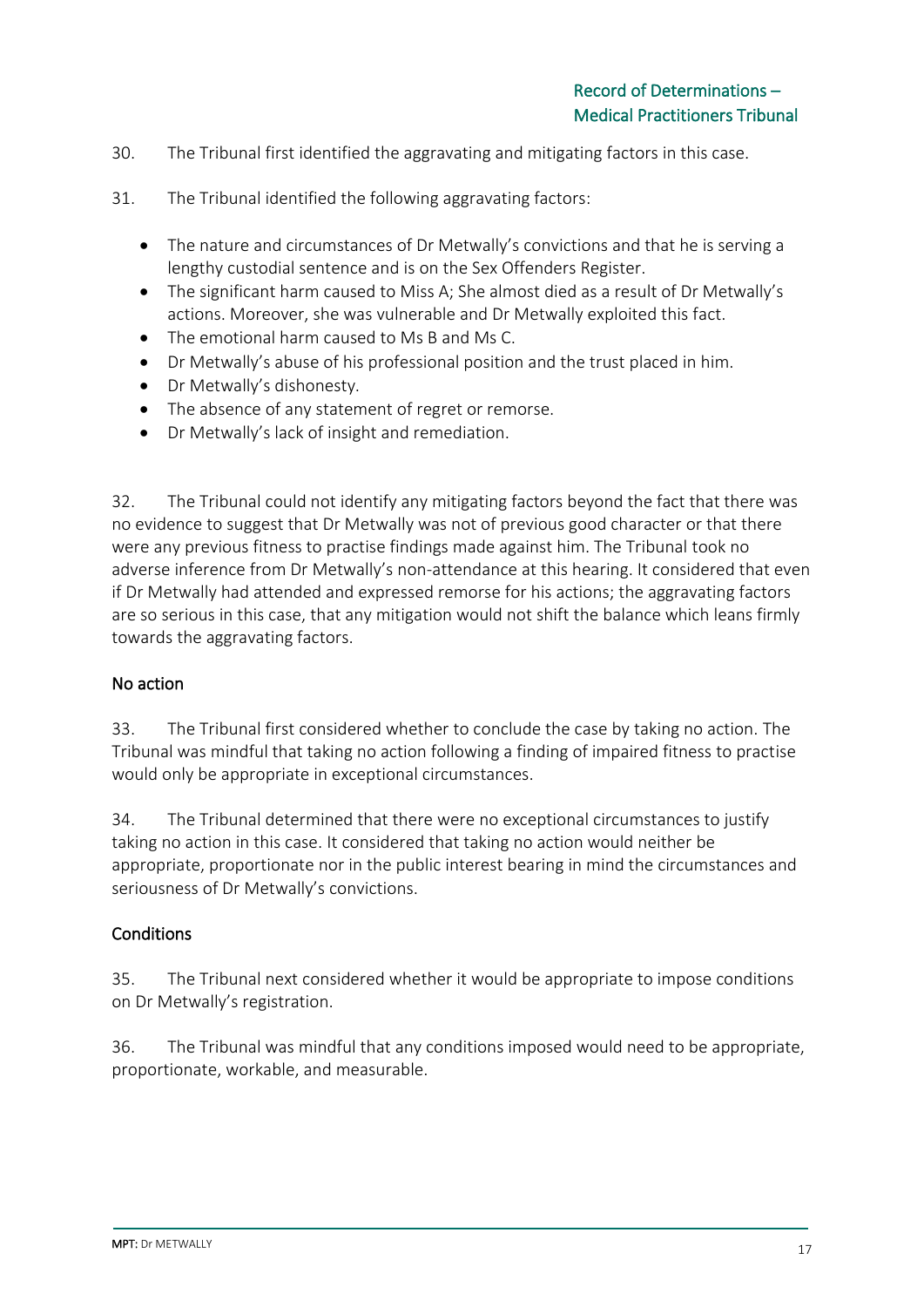37. The Tribunal considered that given the nature and gravity of Dr Metwally's convictions, conditions would be entirely inappropriate and would not meet the public interest.

### Suspension

38. The Tribunal then went on to consider whether suspending Dr Metwally's registration would be an appropriate and proportionate sanction in this case.

39. The Tribunal bore in mind that suspension has a deterrent effect and can be used to send out a signal to the doctor, the profession and public about what is regarded as behaviour unbefitting a registered doctor. It was also mindful that a period of suspension will be appropriate for conduct that is serious but falls short of being fundamentally incompatible with continued registration.

40. The Tribunal had regard to the factors outlined in the SG which, being present, indicate suspension may be appropriate. This includes where the doctor's misconduct is not fundamentally incompatible with continued registration, where there is no evidence that demonstrates remediation is unlikely to be successful, and where the doctor has insight and does not pose a risk of repeating his behaviour. The Tribunal considered that none of these factors had been engaged by Dr Metwally.

41. The Tribunal considered that Dr Metwally's convictions are so serious that it is fundamentally incompatible with continued registration. There is no evidence to demonstrate that remediation would be successful and there is no evidence of insight. Moreover, as noted by the judge, there is a risk *'history could repeat itself*' if Dr Metwally is given the chance to do as he did in this case.

42. The Tribunal therefore determined that suspension would not be appropriate and would fail to uphold the overarching objective.

### Erasure

43. Having considered all the sanctions available starting from the least restrictive, the Tribunal has determined that erasure is the only appropriate sanction and is necessary to fulfil the overarching objective.

44. The Tribunal agreed with Mr Slack's submission that paragraphs 109a, b, c, d, e, f, h and j are engaged in this case.

45. The Tribunal was satisfied that Dr Metwally's behaviour is fundamentally incompatible with continued registration. He nearly killed Miss A and has caused serious emotional harm to Ms B and Ms C. He is serving a significant custodial sentence and is on the Sex Offenders Register. He has abused his professional position and seriously undermined public confidence in the profession through his convictions. He has acted dishonestly in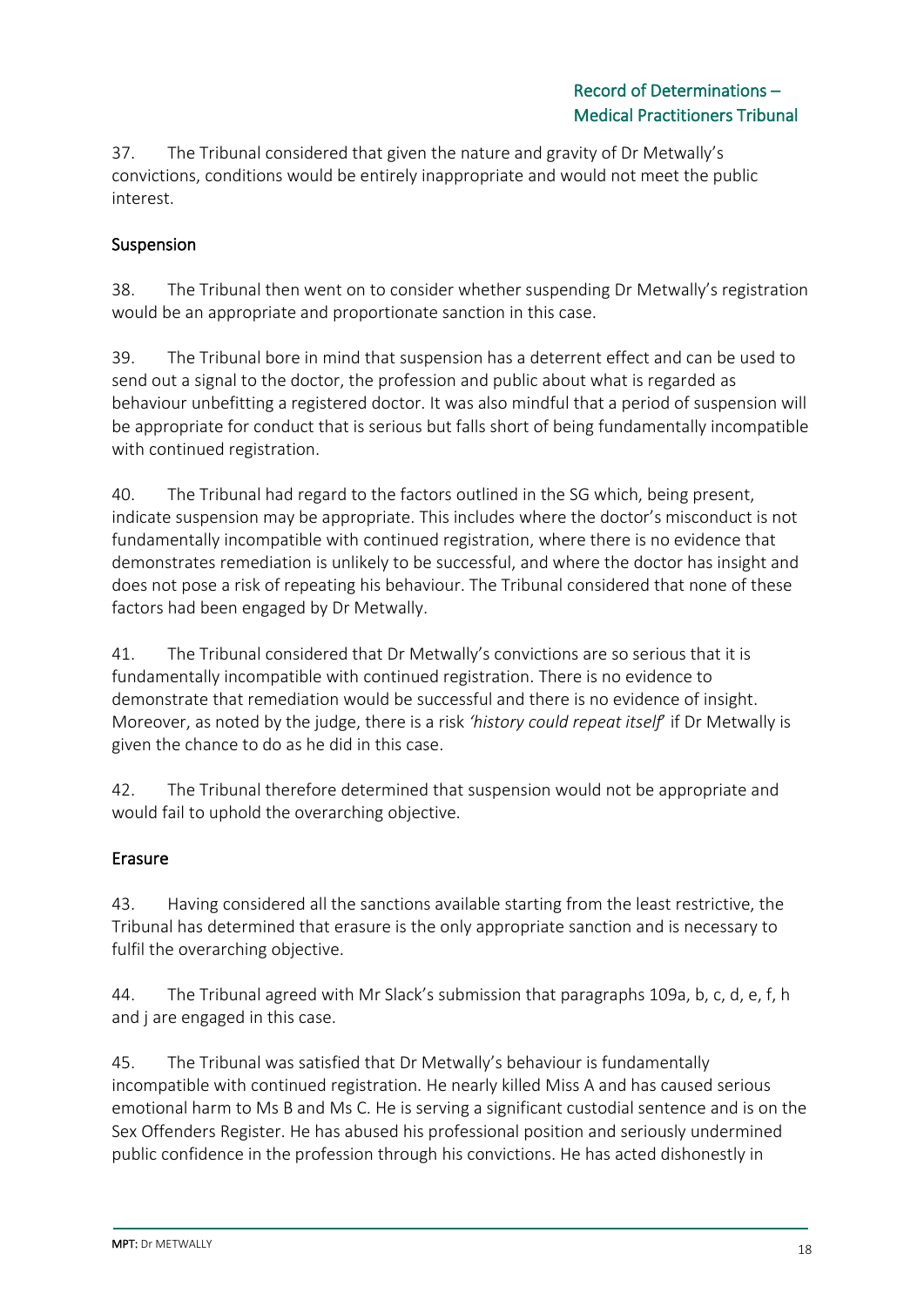relation to the fraud offences and displayed predatory sexually motivated behaviour in relation to the voyeurism offences. There is no evidence of insight or remediation that mitigates the risk of him repeating his misconduct in the future.

46. The Tribunal determined that erasure was the only necessary and proportionate sanction. It concluded that this was necessary in terms of the overarching objective: to protect the public, maintain public confidence in the medical profession; and uphold proper professional standards and conduct for members of the profession. The Tribunal therefore directs that Dr Metwally's name be erased from the Medical Register.

### Determination on Immediate Order - 31/05/2022

1. Having determined to direct that Dr Metwally's name be erased from the medical register, the Tribunal has considered, in accordance with Rule 17(2)(o) of the Rules, whether Dr Metwally's registration should be subject to an immediate order.

### Submissions

2. On behalf of the GMC, Mr Slack submitted that an immediate order is necessary for the protection of the public and is in the public interest. He referred the Tribunal to paragraphs 172 and 173 of the SG:

- *172 The tribunal may impose an immediate order if it determines that it is necessary to protect members of the public, or is otherwise in the public interest, or is in the best interests of the doctor…*
- *173 An immediate order might be particularly appropriate in cases where the doctor poses a risk to patient safety. For example, where they have provided poor clinical care or abused a doctor's special position of trust, or where immediate action must be taken to protect public confidence in the medical profession.*

3. Mr Slack submitted that Dr Metwally is a serving prisoner and is subject to the Sex Offenders Register. He submitted that Dr Metwally has been identified as posing a risk to patients and submitted that public confidence would be damaged if no immediate order was made.

2. Mr Slack invited the Tribunal to impose an immediate order of suspension and to revoke the existing interim order.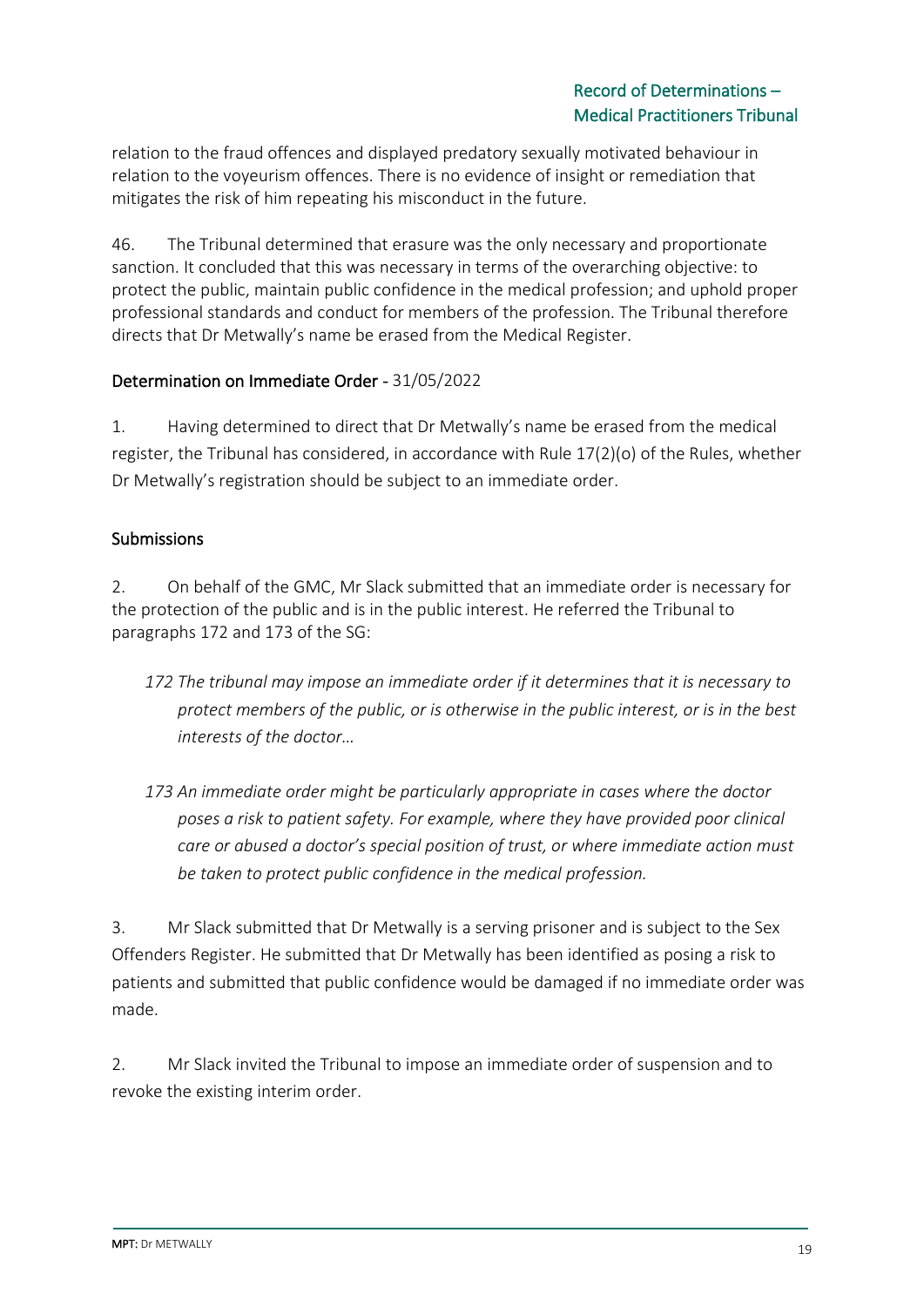### The Tribunal's Determination

5. In reaching its decision, the Tribunal has exercised its own judgement and has taken account of the principle of proportionality.

6. The Tribunal determined that in light of its rationale for imposing an order of erasure, and in the particular circumstances of this case, an immediate order of suspension was necessary to protect members of the public and is otherwise in the public interest. In making an immediate order of suspension, the Tribunal also determined to revoke the current interim order.

7. This means that Dr Metwally's registration will be suspended from the date on which notification of this decision is deemed to have been served upon him. The substantive direction of erasure will take effect 28 days from that date, unless an appeal is made in the interim. If an appeal is made, the immediate order will remain in force until the appeal has concluded.

8. That concludes this case.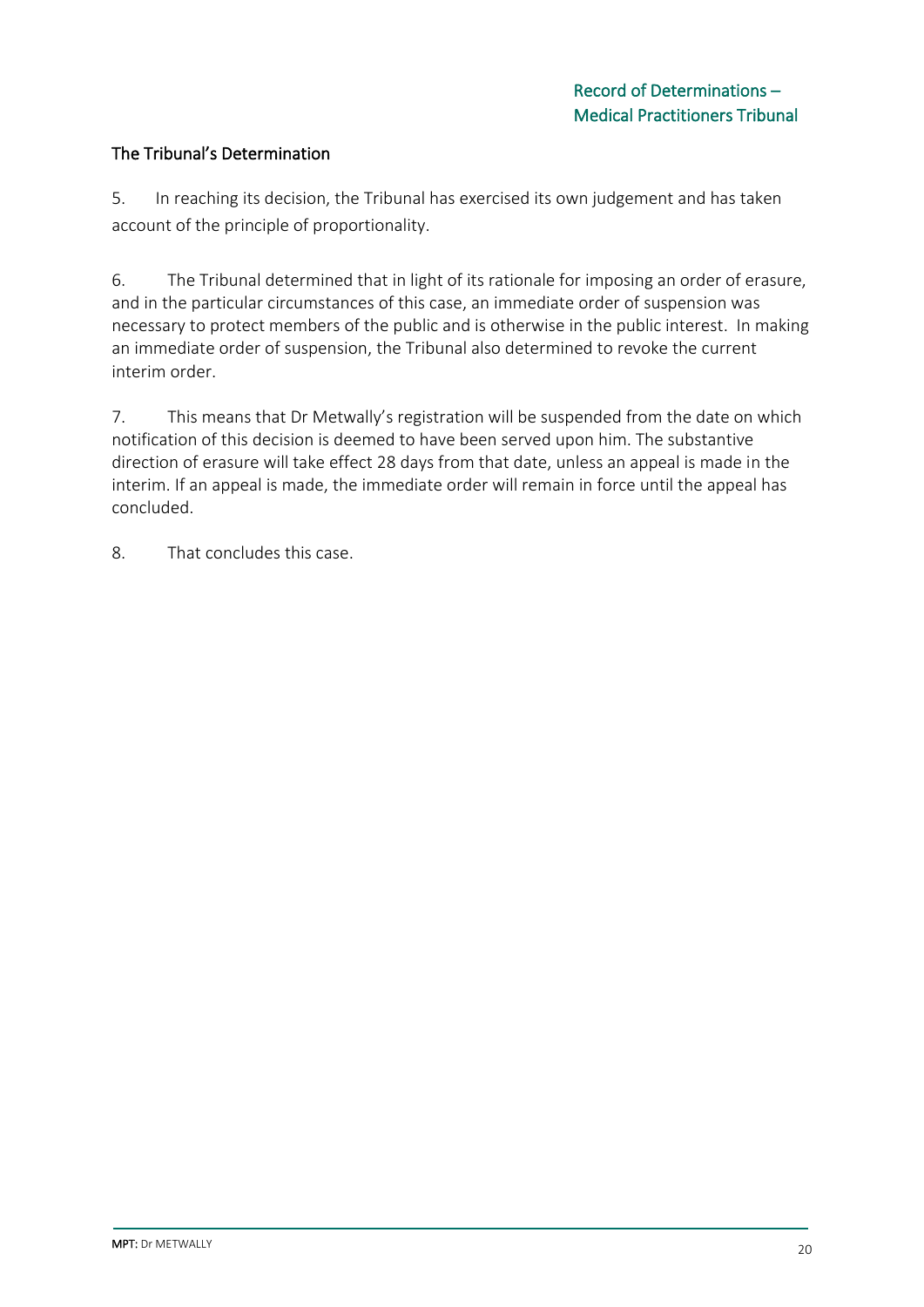# ANNEX A – 27/05/2022

# Preliminary applications: Service, adjournment application and an application to proceed in Dr Metwally's absence

### Service

3. Dr Metwally is neither present nor represented at this Medical Practitioners Tribunal ('MPT'). The Tribunal therefore considered whether notice of this hearing has been properly served in accordance with Rules 15 and 40 of the General Medical Council (GMC) (Fitness to Practise) Rules 2004 ('the Rules') and paragraph 8 of the Schedule 4 to the Medical Act 1983.

4. The Tribunal was provided with a copy of a service bundle.

3. Mr Slack, Counsel, on behalf of the GMC, directed the Tribunal to a letter from RadcliffesLeBrassuer (RLB), dated 17 July 2019, in which they advised the GMC:

*'At this moment in time it is believed that correspondence with Dr Metwally whilst in prison is difficult and therefore please copy all subsequent correspondence to ourselves.'*

4. Mr Slack submitted that the GMC and MPTS has therefore since been corresponding with RLB. He pointed out that at an IOT hearing in 2019, the GMC emailed RLB to confirm if they would accept service whilst Dr Metwally was in custody and RLB responded *'we are happy to accept sevice on behalf of Dr Metwally'.*

5. Mr Slack submitted that the MPTS emailed RLB on 5 April 2022 attaching the Notice of Hearing which included the date of today's hearing, and that it would proceed virtually. He noted the MPTS chased up RLB to confirm receipt of the correspondence on 7 April 2022, but that in the meantime the GMC had sent a full draft hearing bundle to RLB and they had suggested redactions to it. RLB acknowledged receipt of the MPTS Notice of Hearing letter on 23 May 2022 but Mr Slack submitted that there is no doubt that by the time they formally acknowledged the Notice, Dr Metwally was already aware of the hearing because he had instructed his legal representative to seek a postponement of the hearing.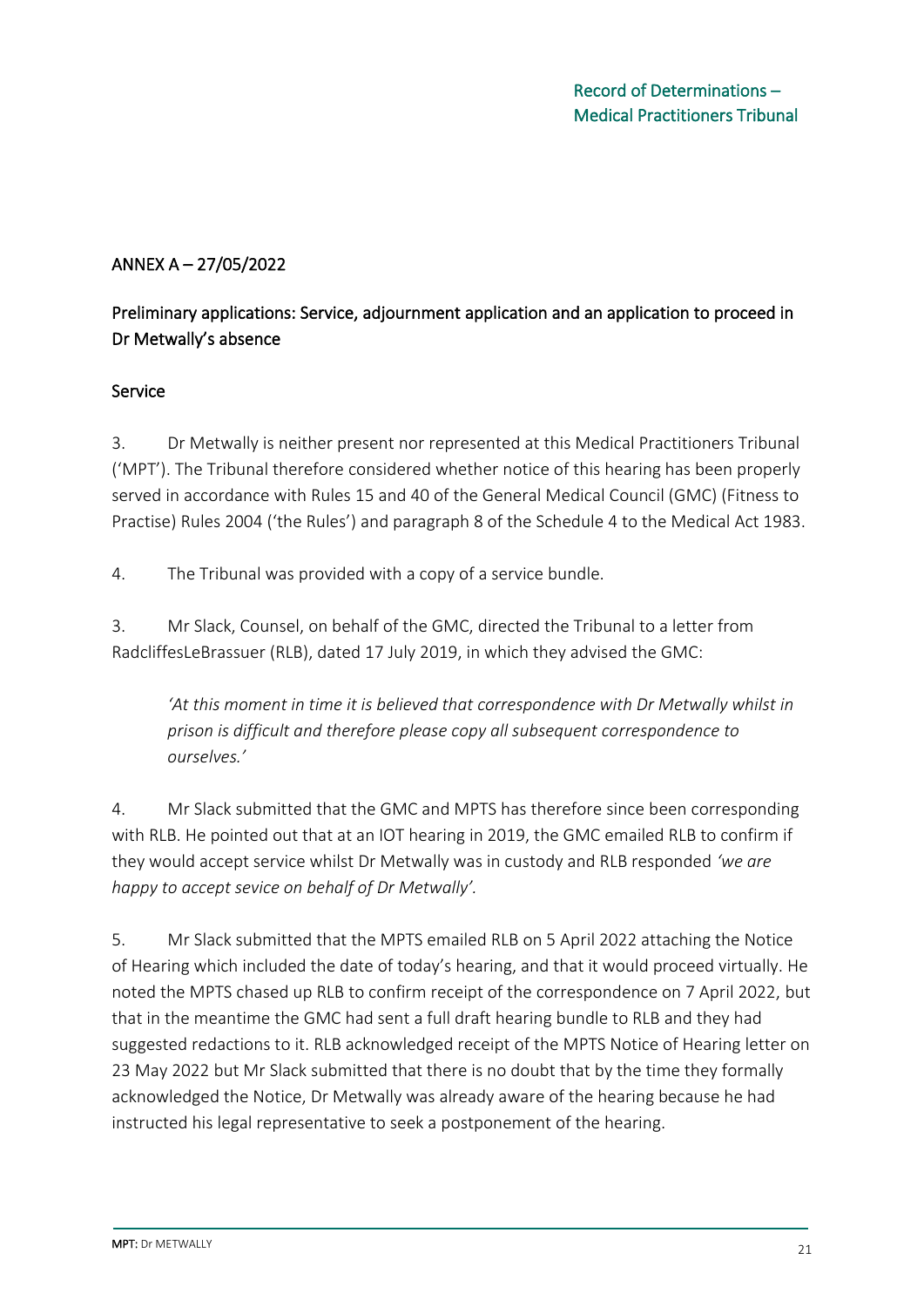6. Mr Slack reminded the Tribunal of the provisions within the Medical Act that notice may be sent to an address provided by a doctor for the purpose of fitness to practise hearings. Mr Slack submitted that Dr Metwally provided his representative's email address as the service address and that they have been content to accept service due the difficulties for Dr Metwally receiving correspondence in prison.

7. In the circumstances, the Tribunal was satisfied that all reasonable steps had been made to serve the notice of this hearing in accordance with Rules 15 and 40.

### Application to adjourn hearing

8. Following the Tribunal finding service to have been effected in accordance with the Rules, Mr Slack drew the Tribunal's attention to a letter from RLB dated 25 May 2022. In this RLB stated that their only instructions in respect of the hearing are:

*'to make a preliminary application for these proceedings to be adjourned pending the outcome of any potential Appeal by Dr Metwally against conviction and sentence.'*

9. RLB explained that the application to adjourn the hearing was made on the same basis as a postponement application they made on 12 May 2022. The Tribunal was provided with a copy of the postponement application letter dated 12 May 2022 and noted the grounds on which the application was made:

*'I am instructed by Dr Metwally that he has instructed another firm of Solicitors to explore the potential for an Appeal in this case.*

*I understand that his new firm of Solicitors will not be able to apply for Legal Aid to consider the papers for the purposes of any Appeal until after 18 May 2022.* 

*In those circumstances they will not be in a position to provide any reasonable advice on the merits and prospects of an Appeal in advance of the commencement of the MPT Hearing on 27 May 2022.* 

*In those circumstances and given that the MPT Hearing is based solely on his Crown Court convictions and sentence given that he is considering an Appeal I am instructed to request a postponement of the MPT Hearing scheduled to begin on 27 May until such time as the position with regard to his prospects and merits of an Appeal against those very same convictions and sentence becomes clearer.'*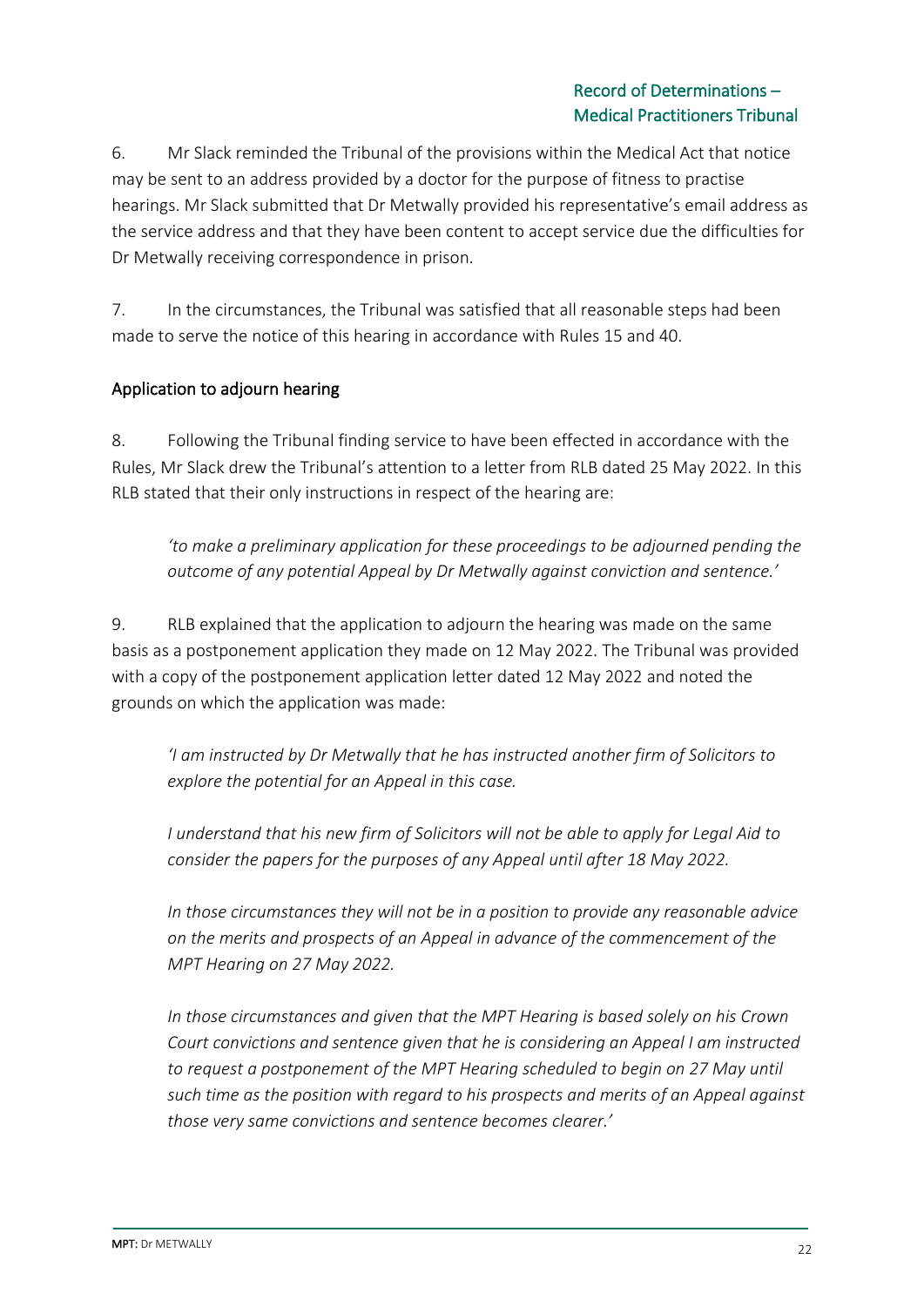10. Mr Slack submitted that the GMC opposes the application to adjourn the hearing.

11. Mr Slack submitted that allegations before the Tribunal are very serious, and have resulted in Dr Metwally being sentenced to prison for 14 and a half years, and on the Sex Offender Register for seven years.

12. Mr Slack submitted that there is no appeal currently before the Court of Appeal and there may never be such an appeal. He also observed that the 28 day period for lodging an appeal against a conviction has already lapsed and so Dr Metwally would have to grant leave to make an application out of time. He submitted that it is an open ended adjournment application against which there is a public interest in hearing the matter now. He submitted that public confidence risks being undermined if the hearing is adjourned now based on Dr Metwally only instructing solicitors to explore whether he has any gounds to an appeal.

13. Mr Slack submitted that the application should be refused. He added that there would be no prejudice to Dr Metwally if the conviction was overturned, there would be a means to remedy any order the Tribunal may make.

14. The Tribunal carefully considered the application to adjourn the hearing. It noted that there has been no new infromation since the postponemnt application was made on 12 May 2022.

15. The Tribunal considered that it was not in the public interest to adjourn the hearing today. Given the serious nature of the Allegation and that Dr Metwally is currently serving a lengthy custodial sentence and on the Sex Offenders Register, the Tribunal considered that public confidence would be undermined if an adjournment application was granted on the basis that Dr Metwally may appeal his criminal conviction.

### Proceeding in Absence

16. Mr Slack then made an application to proceed in Dr Metwally's absence. In so doing, he reminded the Tribunal of the princples in *R v Jones (2001) EWCA Crim 168* and *Adeogba (2016) EWCA Civ 162*.

17. Mr Slack submitted that Dr Metwally is fully aware of today's hearing and has decided not to attend virtually and has only given his representatives instructions to apply for an adjournment and play no other part. Mr Slack submitted that Dr Metwally has waived his right to attend and that there is no suggestion that a short adjournment would secure his attendance at a later date.